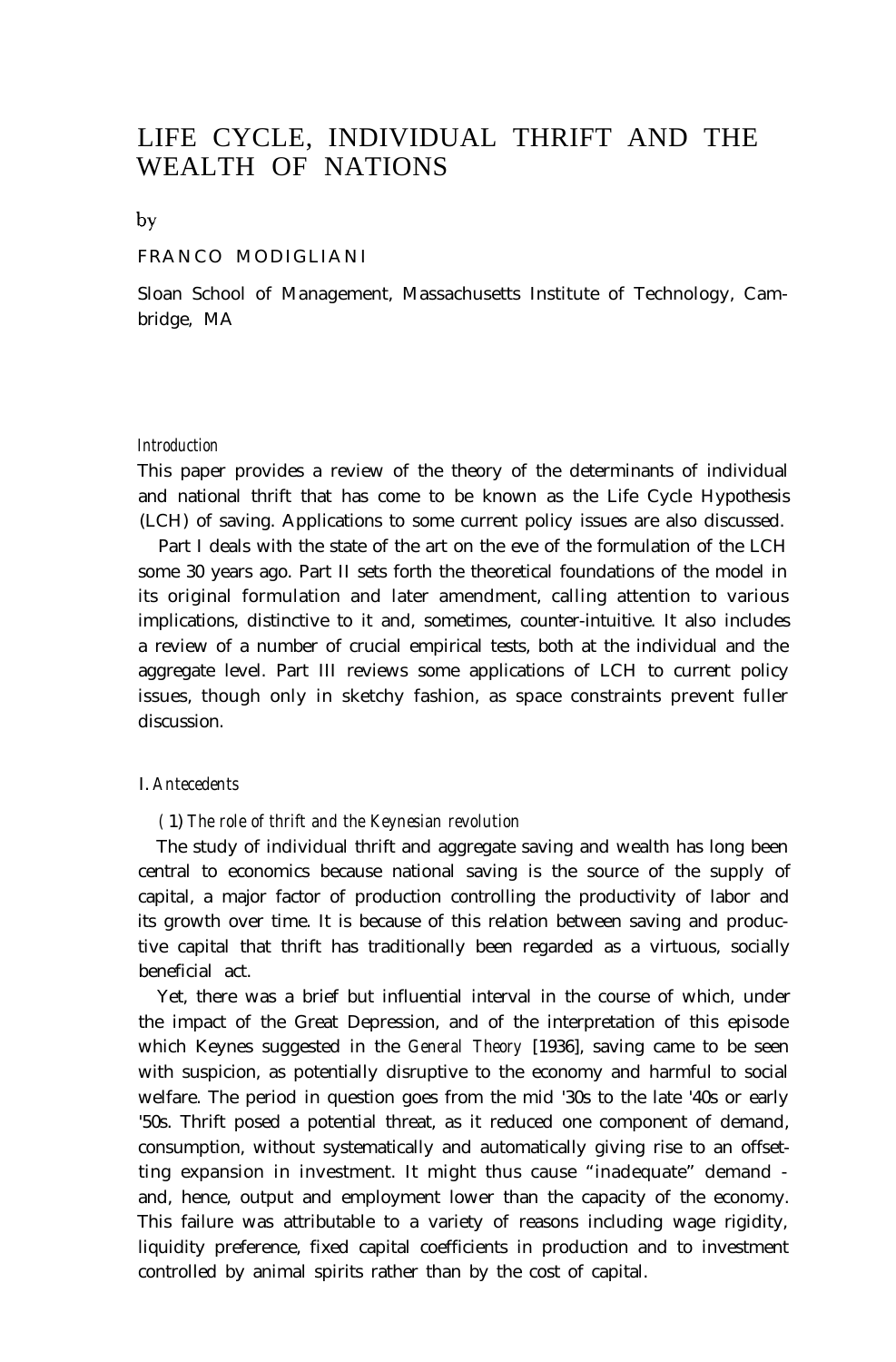Not only was oversaving seen as having played a major role in the Great Depression, but, in addition, there was widespread fear that the problem might come back to haunt the post war era. These fears were fostered by a widely held conviction that, in the future, there would not be too much need for additional accumulation of capital while saving would rise even faster than income. This combination could be expected to result, sooner or later, in saving outstripping the "need" for capital. These concerns were at the base of the "stagnationist" school which was prominent in the 40s and early 50s.

*(2) Early Keynesian theories of the determinants of saving*

It is interesting and somewhat paradoxical that the present day interest and extensive research activity about saving behavior owes its beginnings to the central role assigned by Keynesian economics to the consumption function as a determinant of aggregate demand and to the concern with oversaving as a source of both cyclical fluctuations and long run stagnation. It is for this reason that the early endeavor to model individual and aggregate saving behavior was dominated by the views expressed on this subject by Keynes in the *General Theory,* and in particular by his well known "fundamental psychological [rather than 'economic'] law" [1936, p. 96] to the effect that an increase in income can be counted on to lead to a positive but smaller change in consumption. Even when the analysis followed the more traditional line of demand theory, it relied on a purely static framework in which saving was seen as one of the many "goods" on which the consumer could spend his income. Thus, income was seen as the main systematic determinant of both individual and national saving, and, in line with Keynes' "law", it was regarded as a superior commodity (i.e., one on which "expenditure" rises with income) and most likely a luxury, for which expenditure rises faster than income. Also, in contrast to other goods, the "expenditure" on saving could be negative - and, accordingly, dissaving was seen as typical of people or countries below some "break even" level of income. All these features could be formalized by expressing consumption as a linear function of income with a substantial positive intercept. This formulation appeared to be supported by the findings of numerous budget studies, and even by the newly developed National Income Accounts, spanning the period of the Great Depression, at the bottom of which saving turned small or even negative.

As is apparent, in this early phase the dominant approach could best be characterized as crudely empirical; little attention was given to why rational consumers would choose to "allocate" their income to saving. The prevailing source of substantial saving was presumably the desire of the rich to bequeath an estate (Keynes' "pride" motive, [1936, p. 108]). Accordingly, the main source of the existing capital *stock* could be traced to inheritance. Similarly, there was little evidence of concern with how, and how long, "poor" people, or countries, could dissave without having saved first or without exceeding their means.

#### *3) Three landmark empirical studies*

In the second half of the '40s three important empirical contributions dealt a fatal blow to this extraordinarily simple view of the saving process. First, the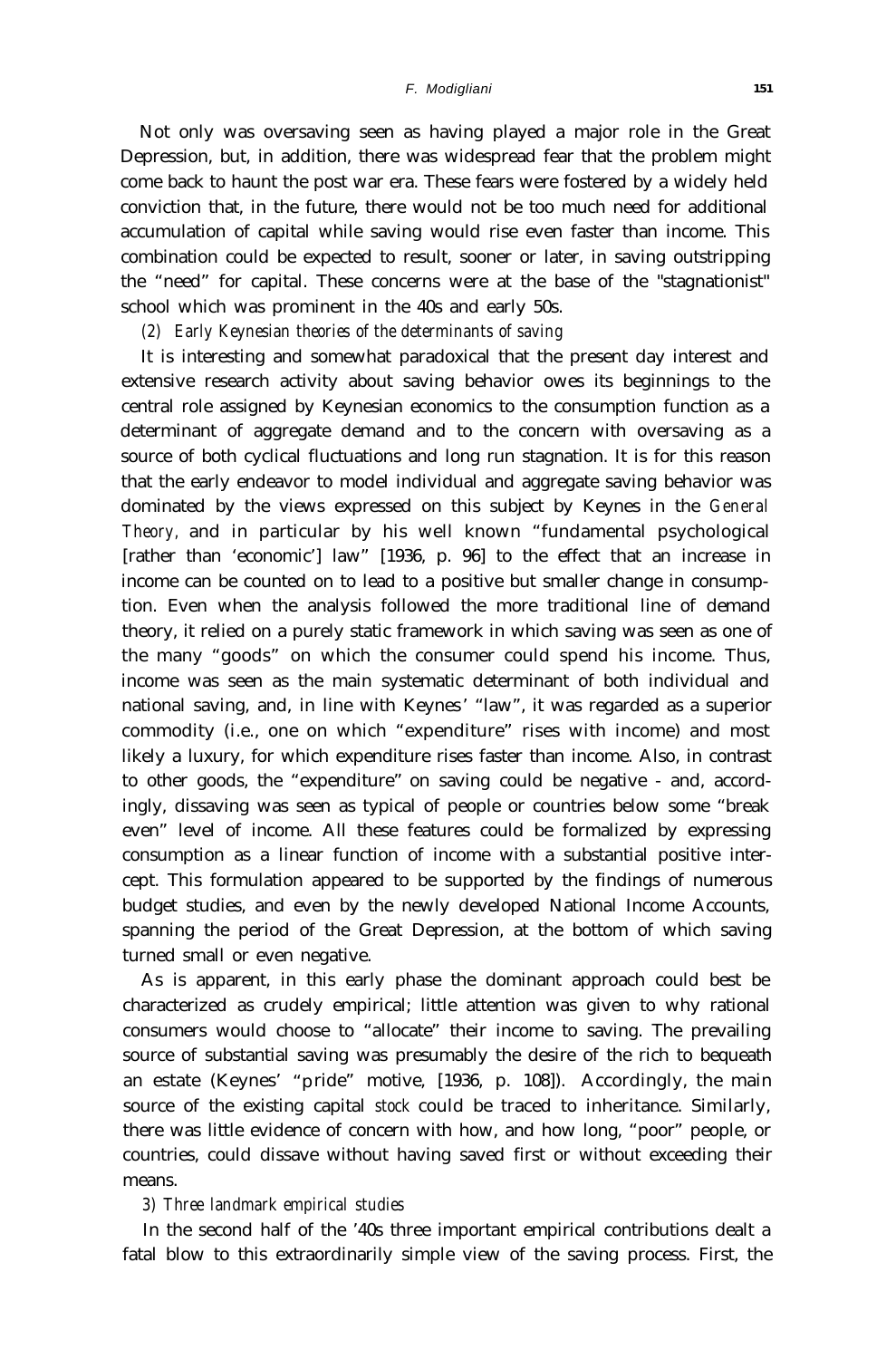work of Kuznets [1946] and others provided clear evidence that the saving ratio had not changed much since the middle of the 19th century, despite the large rise in per capita income. Second, a path breaking contribution of Brady and Friedman [1947] provided a reconciliation of Kuznets' results with budget study evidence of a strong association between the saving rate and family income. They demonstrated that the consumption function implied by family data shifted up in time as mean income increased, in such a way that the saving rate was explained not by the *absolute* income of the family but rather by its income *relative* to overall mean income.

Ways of reconciling these findings with the standard linear consumption function were soon provided by Duesenberry [1949] and Modigliani [1949], though within the empirical tradition of the earlier period. Duesenberry's "relative income hypothesis" accounted for the Brady-Friedman results in terms of imitation of the upper classes. This is an appealing explanation, though it fails to come to grips with the budget constraint in the case of wouldbe dissavers below mean income. Similarly, the "Duesenberry-Modigliani" consumption function tried to reconcile the cyclical variations of the saving ratio with its long run stability by postulating that current consumption was determined not just by current income but also by its highest previous peak, resulting in a ratchet-like upward creep in the short run consumption function. In my own formulation, primary stress was placed on reasons why the savings rate should move procyclically and on the consideration that in an economy with stable long run growth, the ratio of the current to highest previous income could be taken as a good measure of cyclical conditions. Duesenberry, on the other hand, put more stress on consumers explicitly anchoring their consumption on the previous peak. This formulation was brought to its logical conclusion by Brown [1952] when he proposed that the highest previous income should be replaced by the highest previous consumption.

The third fundamental contribution was the highly imaginative analysis of Margaret Reid [not published] which pointed to a totally different explanation for the association between the saving ratio and relative income, namely that consumption was controlled by normal or 'permanent', rather than current, income.

This contribution was an important source of inspiration, both for the Life Cycle and for the roughly contemporaneous Permanent Income Hypothesis (PIH) of Milton Friedman [1957].

## II. *The Life Cycle Hypothesis*

Between 1952 and 1954, Richard Brumberg and I wrote two essays, "Utility Analysis and the Consumption Function: an Interpretation of Cross Section Data" (Modigliani and Brumberg [1954]), and "Utility Analysis and the Aggregate Consumption Function: an attempt at Integration" (Modigliani and Brumberg [1979]) which provide the basis for the Life Cycle Hypothesis of Saving (LCH). They will be referred to hereafter as MB-C and MB-A respectively. Our purpose was to show that all the well-established empirical regular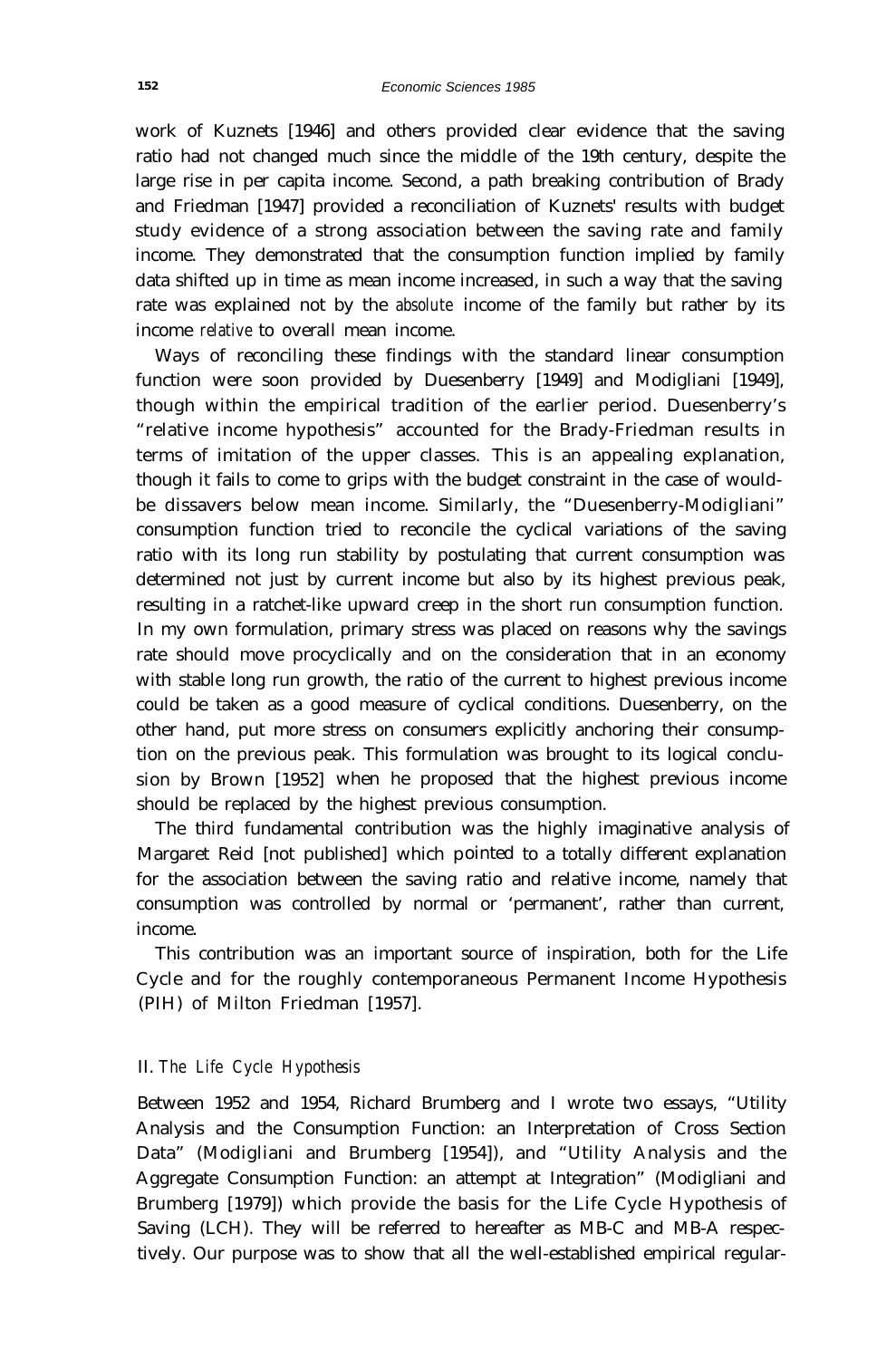ities could be accounted for in terms of rational, utility maximizing, consumers, allocating optimally their resources to consumption over their life, in the spirit of Irving Fisher [1930]. (For an earlier and extensive, but strictly theoretical, application of utility maximization to the theory of saving by households, see Ricci [1926].)

*(* 1) *Utility maximization and the role of Life Resources (Permanent Income)*

The hypothesis of utility maximization (and perfect markets) has, all by itself, one very powerful implication - the resources that a representative consumer allocates to consumption at any age, it, will depend only on his life resources (the present value of labor income plus bequests received, if any) and not at all on income accruing currently. When combined with the self evident proposition that the representative consumer will choose to consume at a reasonably stable rate, close to his anticipated average life consumption, we can reach one conclusion fundamental for an understanding of individual saving behavior, namely that the size of saving over short periods of time, like a year, will be swayed by the extent to which current income departs from average life resources.

This conclusion is common to LCH and to Friedman's PIH which differs from LCH primarily in that it models rational consumption and saving decisions under the "simplifying" assumption that life is indefinitely long. Accordingly, the notion of life resources is replaced by that of "permanent income", while the discrepancy between current and permanent income is labeled "transitory" income.

The notion that saving largely reflects transitory income has a number of implications which have been made familiar by the contributions of Friedman and by our own 1954 paper, and which have received ample empirical support, even with some occasional controversy. Among these implications, the best known and well established is that relating to the upward bias arising in estimating the slope of a saving-income relation from budget data, when, as is usual, the individual observations are classified by current income classes. Because of the correlation between transitory and current income (relative to mean income), the regression line tends to be steeper than the underlying true relation between the (permanent) saving rate and permanent income. Thus, the estimated saving function departs from the true one by being rotated counterclockwise around the mean, to an extent that is greater the greater the variability of transitory income, e.g., more for a sample of farmers than for one of government employees. It is this phenomenon that accounts for the finding of Brady-Friedman cited above, to the effect that the saving ratio, estimated from budget studies at different points of time, appears to depend on the income not in absolute terms but rather relative to overall mean income.

This same consideration provides an explanation for a famous counter intuitive empirical finding first observed in a large survey conducted in the USA in 1936, namely that black families appeared to save more (or dissave less) than white families at any level of income. The reason, of course, is that black families tend to have a much lower average level of permanent income, and, therefore, at any given level of *current* income the transitory component,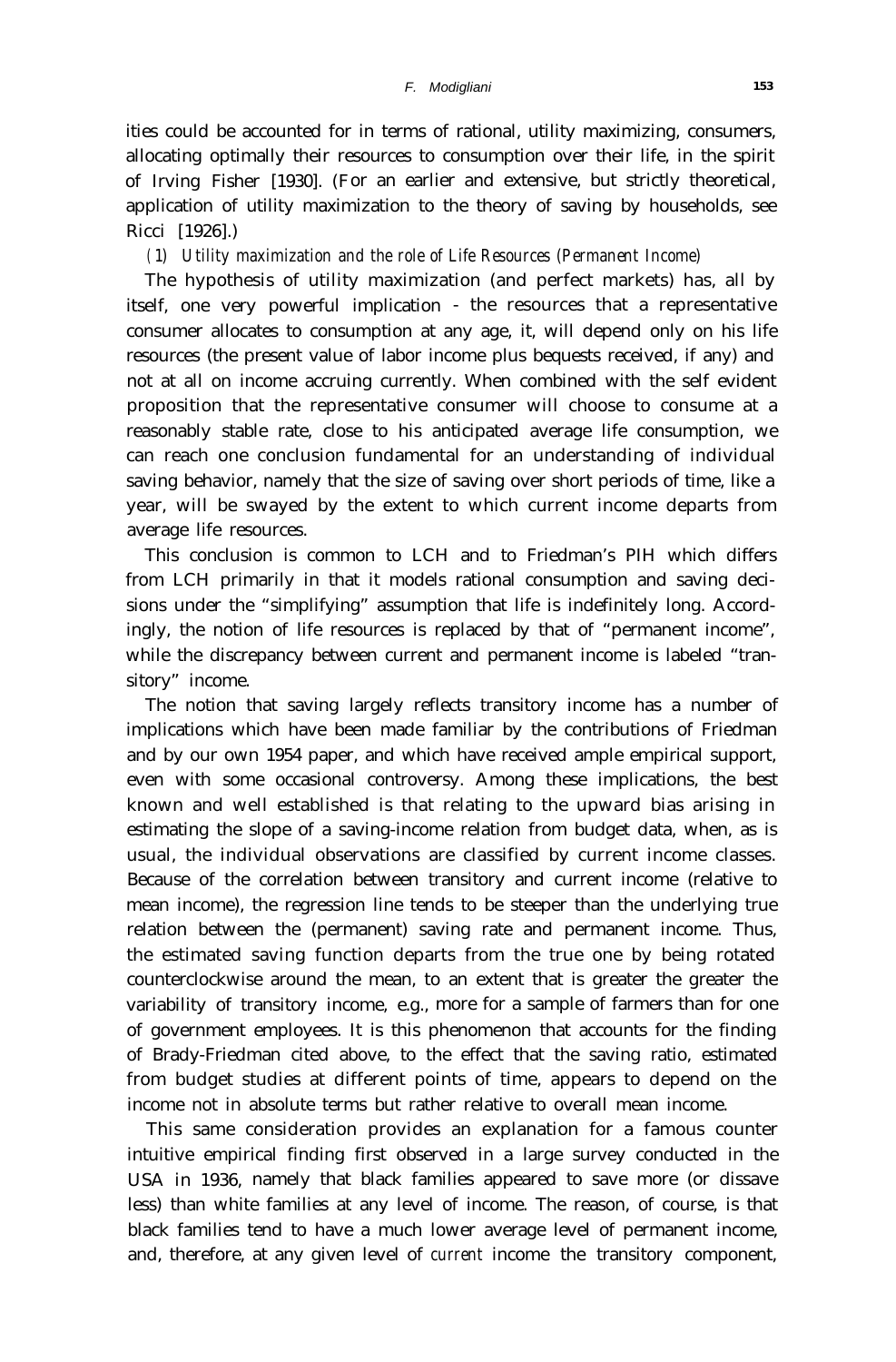and hence saving, tended to be larger - see, e.g., Fisher and Brown [1958]).

The extent of bias in the cross-sectional saving function should tend to decline if the households are classified by some criterion less positively correlated with transitory income, and this prediction too has been extensively verified - see, e.g., Modigliani and Ando [1960]. However, we do not intend to pursue here any further the implications of the relation between saving and transitory income since, as already noted, these implications are basically the same for LCH as for PIH. We concentrate, instead, on those aspects that are specific to LCH.

*(2) LCH - The "stripped down" version*

By explicitly recognizing the finite life of households, the LCH could deal with variations in serving other than those resulting from the transitory deviations of income from life resources of PIH. In particular, it could focus on those systematic variations in income and in "needs" which occur over the life cycle, as a result of maturing and retiring, and of changes in family size hence the name of Life Cycle Hypothesis. In addition, the LCH was in a position to take into account bequests and the bequest motive, which were not amenable to analysis within the approximation of infinite life.

In MB-C and in the first two parts of the MB-A, we made a number of simplifying, stylized, assumptions concerning the life cycle path of household opportunities and tastes, in order to draw out succinctly the essential implications of the LCH approach. These were: (1) opportunities: income constant until retirement, zero thereafter; zero interest rate; and (2) preferences: constant consumption over life, no bequests.

For this "basic" or "stripped down" model, the life cycle path of saving and wealth is described in the, by now familiar, graph of Figure 1. Because the retirement span follows the earning span, consumption smoothing leads to a humped-shaped age path of wealth holding, a shape that had been suggested earlier by Harrod [1948] under the label of hump saving (though "hump wealth" would seem like a more descriptive label).

In MB-A, it was shown that this basic model led to a number of implications which were at that time quite novel and surprising - almost counter intuitive. They included the following:

- 1. The saving rate of a country is entirely independent of its per capita income.
- 2. The national saving rate is not simply the result of differential thrift of its citizens, in the sense that different national saving rates are consistent with an identical individual (life cycle) behavior.
- 3. Between countries with identical individual behavior the aggregate saving rate will be higher the higher the long run growth rate of the economy. It will be zero for zero growth.
- 4. The wealth-income ratio is a decreasing function of the growth rate, thus being largest at zero growth.
- 5. An economy can accumulate a very substantial stock of wealth relative to income even if no wealth is passed on by bequests.
- 6. The main parameter that controls the wealth-income ratio and the saving rate for given growth is the prevailing length of retirement.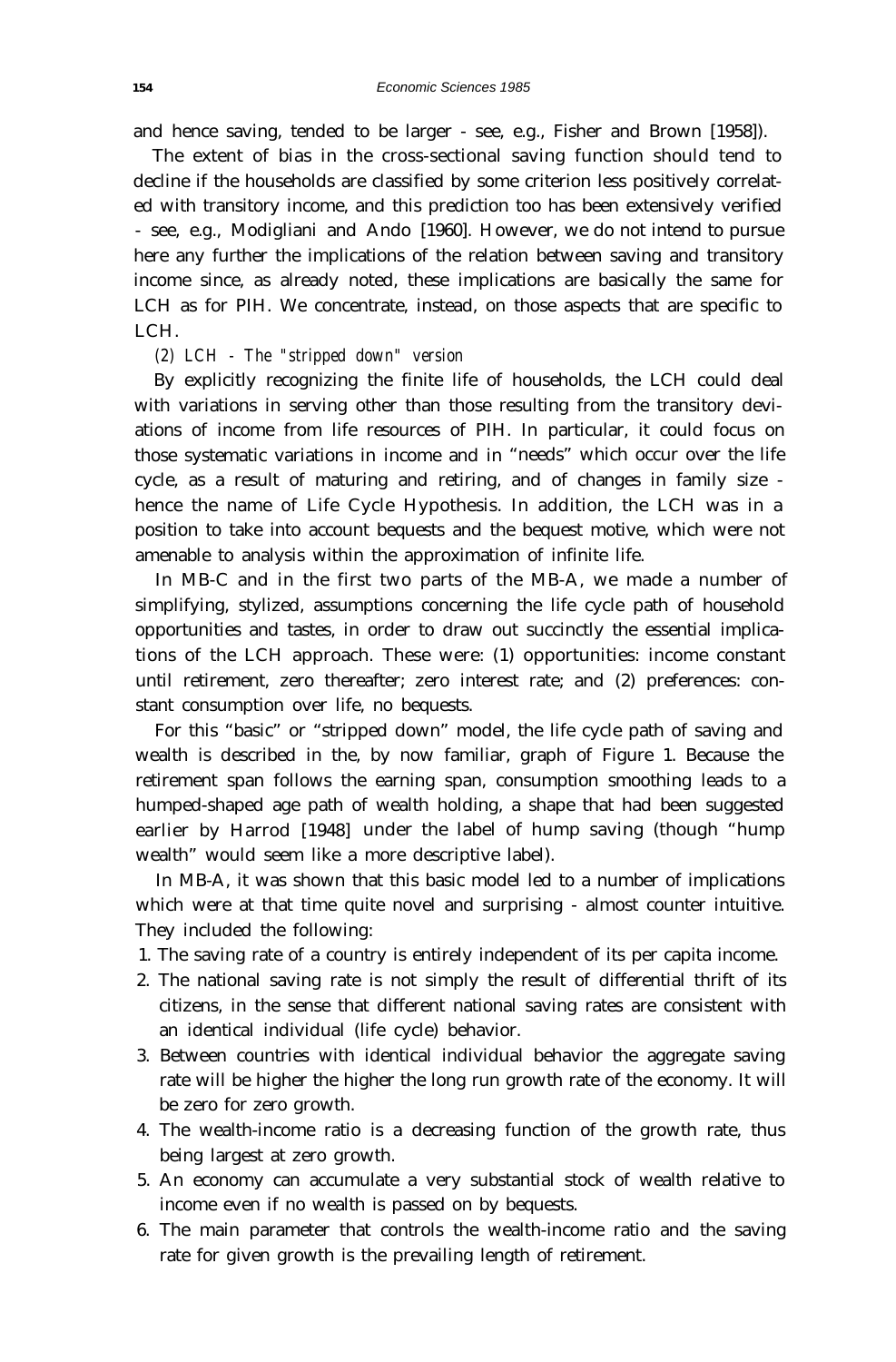

INCOME, CONSUMPTION, SAVING AND WEALTH AS A FUNCTION OF AGE

Figure 1



Figure 2

Source: "Determinants of Private Saving with Special Reference to the Role of Social Security - Cross-country Tests" R. Hemming, ed., *The Determinants of National Saving and Wealth,* proceedings of a Conference held by the International Economic Association at Bergamo, Italy, June 9-14, 1980, The Macmillan Press Ltd, London, 1983.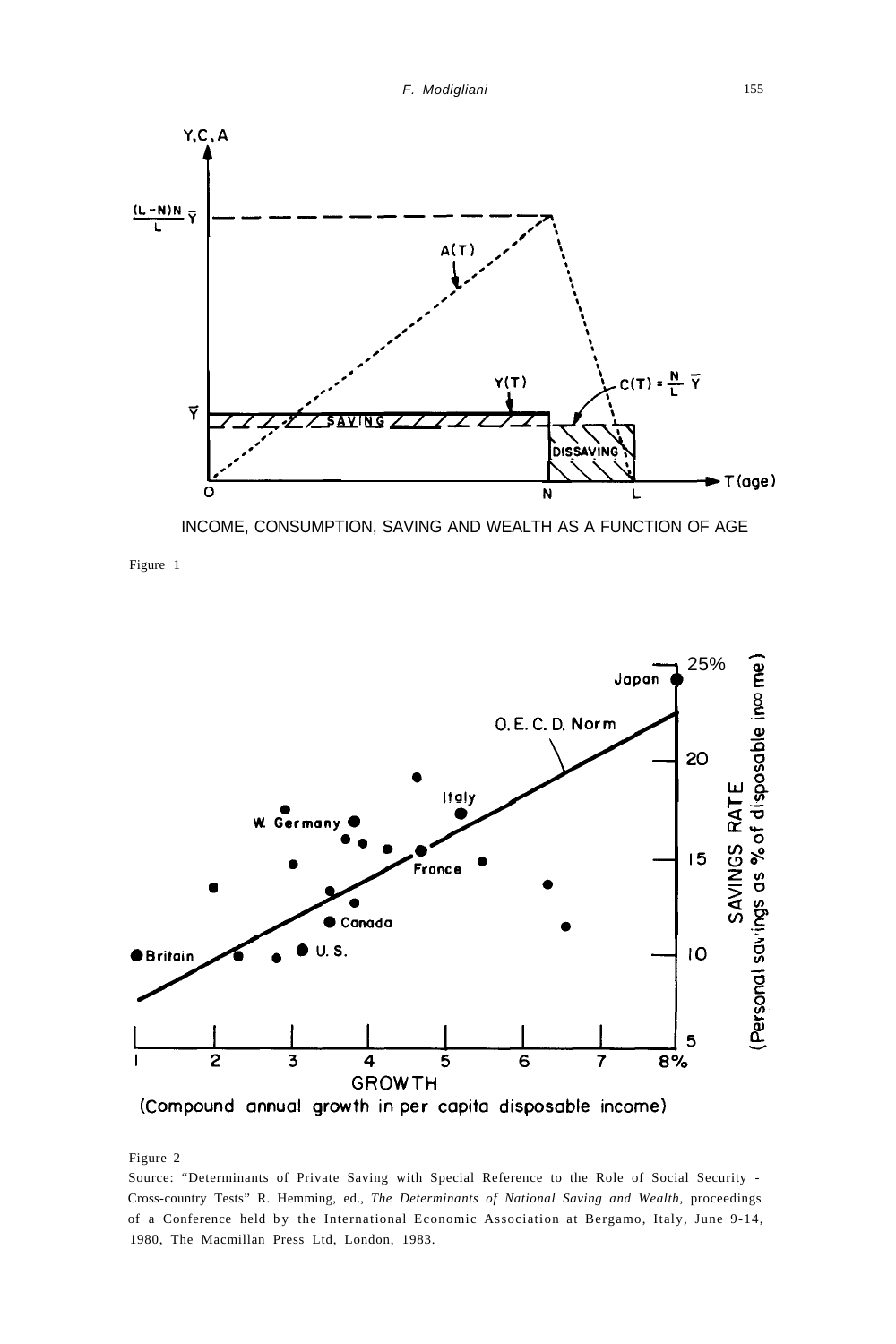6. The main parameter that controls the wealth-income ratio and the saving rate for given growth is the prevailing length of retirement.

To establish these propositions, we begin by considering the case of a stationary economy, and then that of steady growth.

i) *The case of a stationary economy.*

Suppose that there is neither productivity nor population growth, and assume, conveniently, that mortality rate is 1 at some age L and 0 before. Then, clearly, Figure 1 will represent the age distribution of wealth, saving, consumption, and income, up to a factor representing the (constant) number of people in each age bracket. Hence, the aggregate wealth-income ratio,  $W/Y$ , is given by the ratio of the sum of wealth held at each age - the area under the wealth path - to the area under the income path. This has a number of significant implications.

a) It is apparent from the graph that  $W/Y$  depends on a single parameter, the length of retirement, M - which establishes Proposition 6. The relation between M and W/Y turns out to be extremely simple, to wit:

$$
W/Y = M/2 \tag{1}
$$

(see MB-A, footnote 38).

b) In MB-A, for illustrative purposes, we conservatively took the average length of retirement as 10 years, implying a wealth-income ratio of 5. This result was an exciting one in that this value was close to the income ratio suggested by preliminary estimates of Goldsmith's [1956] monumental study of U.S. savings. It implied that one could come close to accounting for the entire wealth holding of the U.S. without any appeal to the bequest process - Proposition 5 - a quite radical departure from conventional wisdom.

c) With income and population stationary, aggregate wealth must remain constant in time and, therefore, the change in wealth or rate of saving must be zero, despite the large stock of wealth - Proposition 3. The explanation is that, in stationary state, the dissaving of the retired, from wealth accumulated earlier, just offsets the accumulation of the active population in view of retirement. Saving could occur only transiently if a shock pushed W away from  $(M/2)Y$ , where Y is the stationary level of income; then, as long as Y remained at Y, wealth would gradually return to the equilibrium level  $(M/2)Y$ .

ii) *The case of a steadily growing economy*

In this case, the behavior of the saving rates can be inferred from that of aggregate private wealth, W, through the relation  $S = AW$ , implying:

$$
s \equiv \frac{S}{Y} = \frac{\Delta W}{W} \frac{W}{Y} = \rho w, \quad \frac{ds}{d\rho} = w + \rho \frac{dw}{d\rho}
$$
 (2)

where w is the wealth-income ratio and p is the rate of growth of the economy which in steady state equals the rate of growth of wealth,  $\Delta W/W$ . Since w is positive and is based on a level life cycle consumption and earning, which insures that it is independent of the level of income, we have established Propositions 1 and 2. If, in addition, the age profile of the wealth-income ratio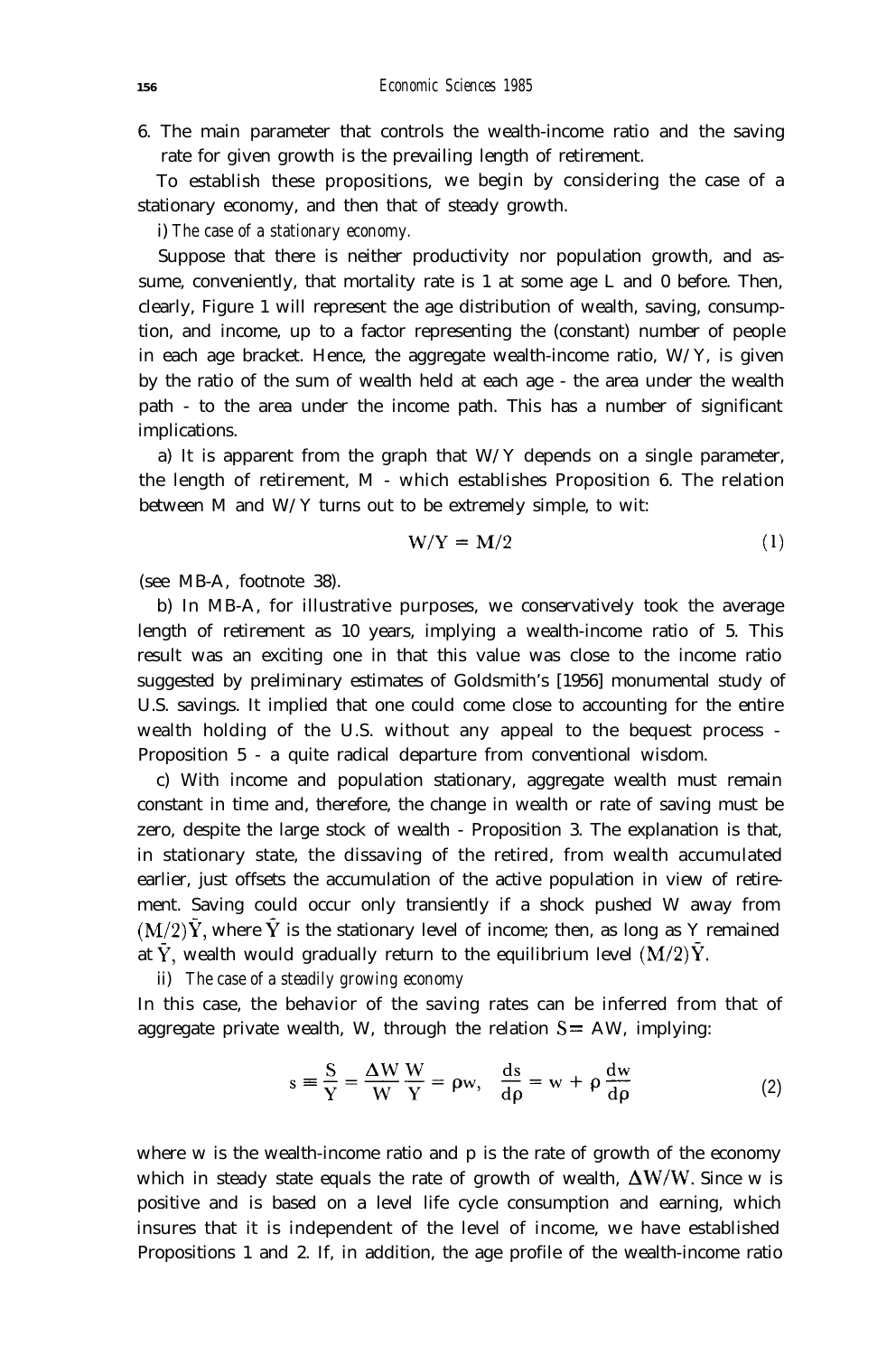could be taken as independent *of growth,* then the saving rate would be proportional to growth with a proportionality factor equal to M/2, substantiating Proposition 3. Actually, the model implies that w is, generally, a declining function of ρ-Proposition 4-though with a small slope, so that the slope of the relation between s and p tends to flatten out as ρ grows.

When the source of growth is population, the mechanism behind positive saving may be labelled the Neisser effect (see his [ 19441): younger households in their accumulation phase account for a larger share of population, and retired dissavers for a smaller share, than in the stationary society. However, w also falls with ρ because the younger people also are characterized by relatively lower levels of wealth holding. Thanks to the simplifying assumptions of the basic model, it was possible to calculate explicitly values for w and s: for  $\rho = 2$ percent,  $w = 4$ ,  $s = 8$  percent; for  $\rho = 4$  percent,  $w = 3 \frac{1}{4}$ ,  $s = 13$  percent.

When the growth is due to productivity, the mechanism at work may be called the Bentzel [1959] effect (who independently called attention to it). Productivity growth implies that younger cohorts have larger life time resources than older ones, and, therefore, their savings are larger than the dissaving of the poorer, retired cohorts. It was shown in MB-A that, if agents plan their consumption as though they did not anticipate the *future* growth of income, then  $w(\rho)$  and  $s(\rho)$  for productivity growth are just about the same as for population growth, for values of ρ in the relevant range.

It should be noted that this conclusion is diametrically opposite to that reached by Friedman [1957, p. 234], namely that productivity growth should tend to *depress* the saving ratio on the ground that a rise in income "expected to continue tends to raise permanent income relative to measured income and so to raise consumption relative to measured income". This difference in the implications of the two models - one of the very few of any significance - can be traced to the fact that, if life is infinite, there cannot be a Bentzel effect . To be sure, to the extent that agents anticipate fully future income, they will tend to shift consumption from the future to the present and this will tend to reduce the path of wealth and perhaps even generate negative net worth in early life (see e.g., Tobin [ 19671). But this effect must be overshadowed by the Bentzel effect, at least for small values of ρ which, realistically, is what matters. (This follows from the continuity of  $ds/d\rho$  in equation (2)).

The model also implies that the short run behavior of aggregate consumption could be described by a very simple aggregate consumption function, linear in aggregate (labor) income (YL), and wealth (W).

$$
C = \alpha Y L + \delta W \tag{3}
$$

An equation of this type had been proposed somewhat earlier by Ackley [1951], though both the functional form and the presumed stability of the coefficients rested on purely heuristic considerations. By contrast, it was shown in MB-A that, if income followed closely the steady growth path, then the parameters  $\alpha$ and δ could be taken as constant in time and determined by the length of life (L), of retirement (M), and the rate of growth (MB-A, p. 135). For the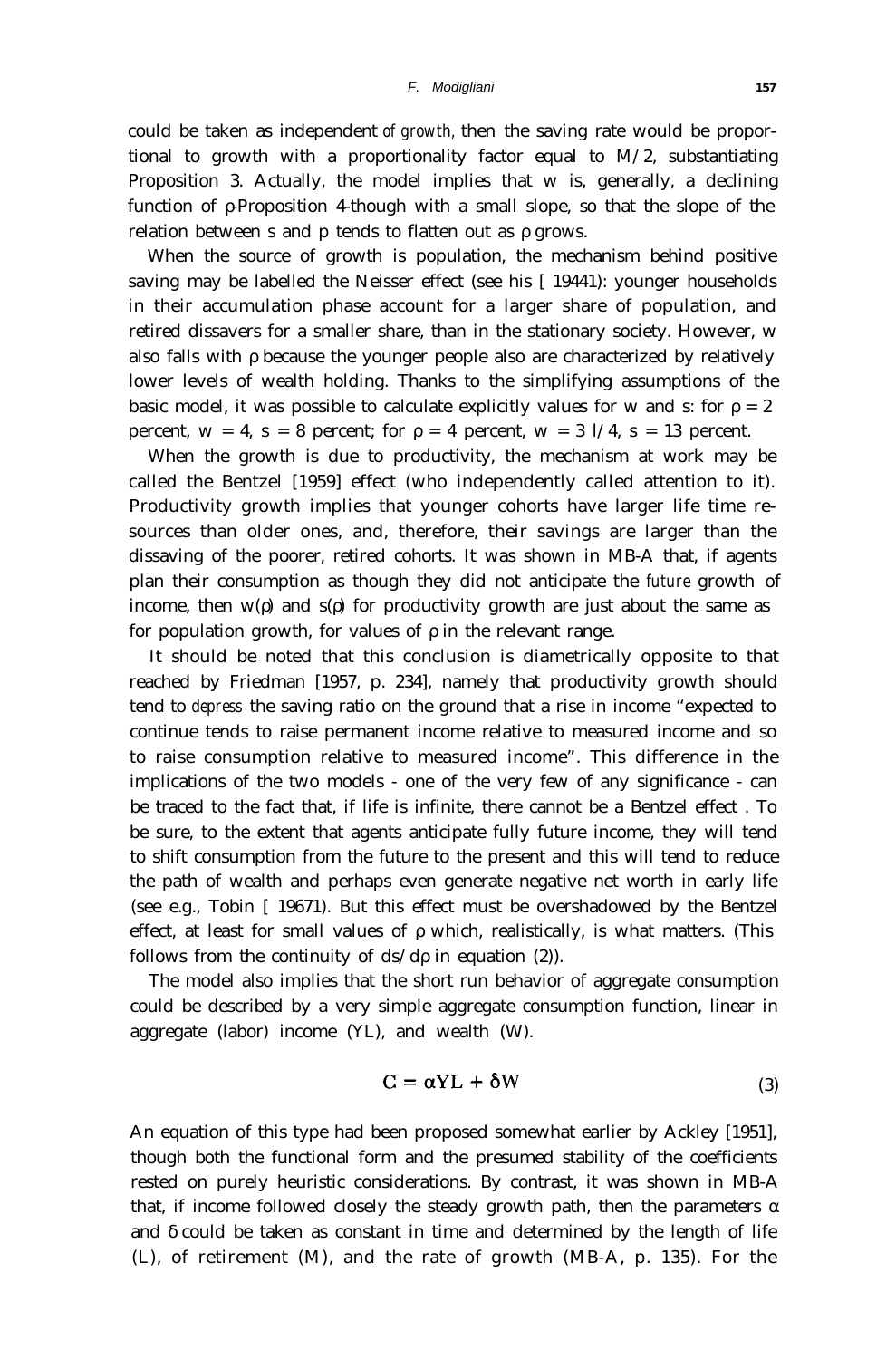standard-assumption L = 50, M = 10 and  $\rho$  = .03,  $\delta$  comes to .07 (See MB-A, p. 180). Furthermore, the parameters could be well approximated by the same constant even if income moved around the trend line, as long as the departures were not very long lasting and deep, except that YL should be interpreted as long run expected rather than current income. The short run equation (3) is, of course, consistent with the long run properties 1 to 6, as one can readily verify.

(ii) *Empirical verifications*

None of these long and short run implications of the basic model could be explicitly tested at the time they were established. There were no data on Private Net Worth to test equation (3), except for some indirect estimates pieced together by Hamburger [1951] and some preliminary Goldsmith figures for a few selected years. Similarly, information on Private National Saving were available only for a couple of countries. We could only take encouragement from the fact that the model seemed to lit the single observation available, namely the U.S. Both the wealth income ratio, 4 to 5, and the saving rate, S, "between  $1/7$  and  $1/8$ " (Goldsmith [1956]) were broadly consistent with the prediction of the model, for a 3 percent growth rate, namely 4 l/3 for w and 13 percent for s.

But the availability of data improved dramatically in the next decade. For the U.S., an annual time series of Private Wealth was put together in the early 60s (Ando, Brown, Kareken and Solow [1963]), and equation (3) was tested (Ando and Modigliani [ 19631). It was found to fit the data quite well, and with parameter estimates close to those predicted by the model. By now the consumption function (3) has become pretty much standard, having been estimated for many countries and periods. The coefficient of wealth is frequently lower than .07 quoted earlier but this can be accounted for, at least in part, by the fact that Y is typically defined as total rather than just labor income.

Similarly, by the early 60s the United Nations had put together National Account statistics for a substantial number of countries, characterized by wide differences in the growth rate, and it became possible to test the relation between the national saving ratio and the growth rate. The early tests were again quite successful (Houthakker [ 1961 and 1965], Leff [1969] and Modigliani [1970]). The newly available data also revealed the puzzling and shocking fact that the saving ratio for the U.S., by far the richest country in the world, was rather low compared with other industrial countries (see, e.g., Figure 2). The LCH could account for the puzzle through a relatively modest growth rate. By now it is generally accepted that growth is a major source of cross country differences in the saving rate.

*(3) The effect of dropping the simplifying assumptions*

As was demonstrated in MB-A, most of the simplifying assumptions can be replaced by more "realistic" ones without changing the basic nature of the results, and, in particular, the validity of Propositions 1 to 5.

i) *Non Zero interest*

Allowing for a non zero interest rate, r, has two effects. One effect is on income as we must distinguish between labor income, say YL, property income, YP, whose "permanent component" may be approximated by rW, and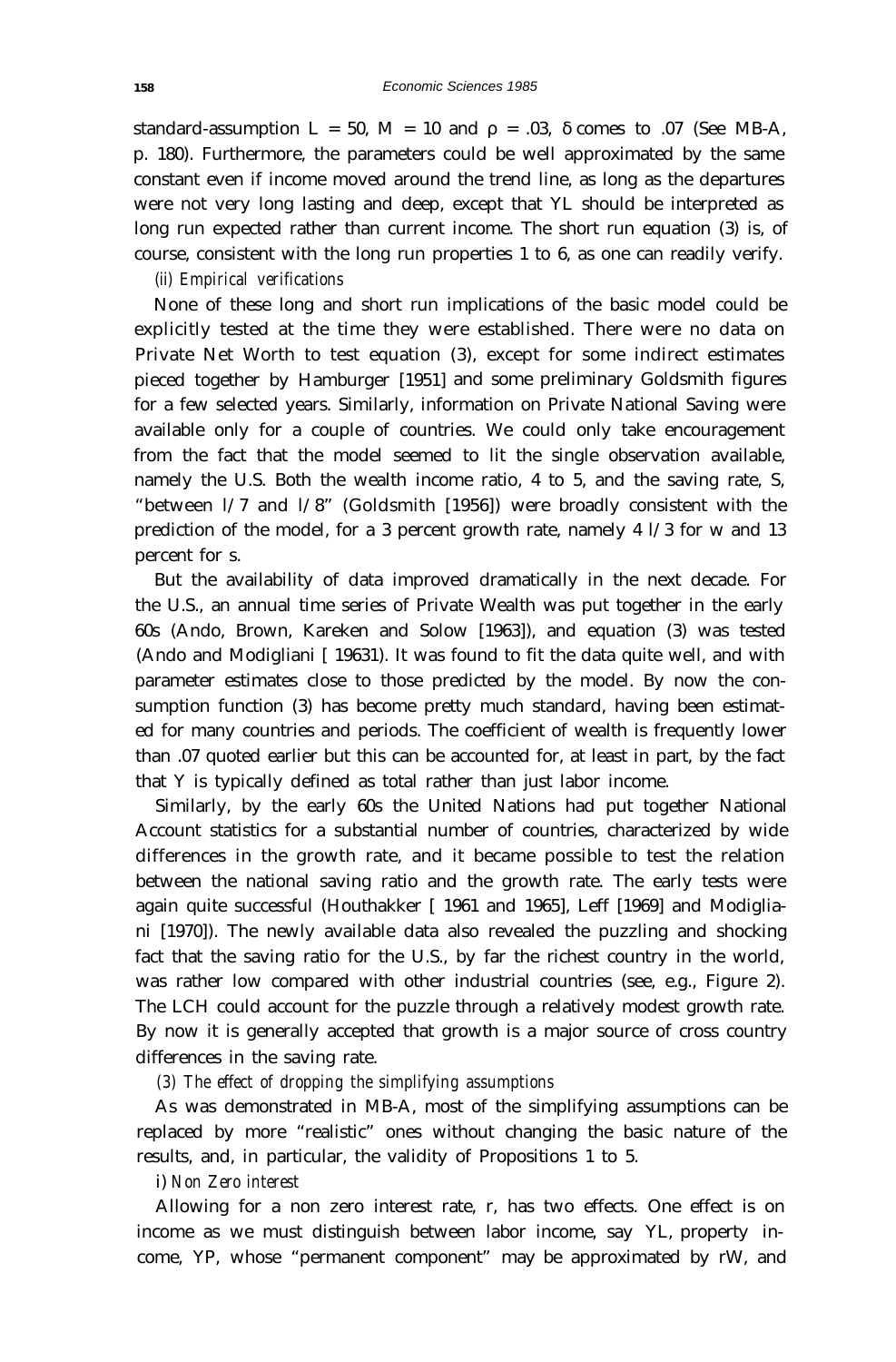total income,  $Y = YL + YP = YL + rW$ . If we continue to assume a constant labor income till retirement, then the graph of income in Figure 1 is unchanged. However, the graph of consumption changes through an income and substitution effect: the addition of rW increases income, but at the same time r also affects the opportunity cost of current, in terms of future consumption. It is possible that the consumer would still choose a constant rate of consumption over life (if the elasticity of substitution were zero). In this case, in Figure 1, consumption will still be a horizontal straight line, but at a higher level because of the favorable "income effect" from rW. As for saving, it will be the difference between C and Y. The latter differs from the (piecewise) horizontal YL in the figure by rW, which is proportional to W. As a result, the path of W will depart somewhat from the "triangle" of Figure 1, and, in particular, the overall area under the path can be shown to decline with r. This means that W and, a fortiori,  $w = W/Y$ , will fall with r.

This result has interesting implications for the much debated issue of the effect of interest rates on saving. Turning back to equation (2), we see that: i) in the absence of growth, a change in r has *no* effect on saving (which remains zero), and ii) for any positive rate of growth, a higher interest rate means a lower saving rate. However, this conclusion depends on the special assumption of zero substitution. With positive substitution, consumption will start lower and will rise exponentially: this "postponement" of consumption, in turn, lifts saving and peak assets. If the substitution effect is strong enough, w will rise, and so will s, as long as  $\rho$  is positive.

This same conclusion can be derived from (3) and the definition of Y. These can be shown to imply:

$$
\frac{W}{Y} = \frac{1 - \alpha}{\rho + \delta - \alpha r}
$$
 (4)

Numerical calculations in MB-A suggest that a is not much affected by r, but  $\delta$ is. In [1975] I hypothesized that the effect of r on  $\delta$  might be expressed as  $\delta$  =  $\delta^*$  +  $\mu$ r when  $\mu$  is unity for 0 substitution, and declines with substitution (possibly to a negative value). Substituting for  $\delta$  in (4), one can see that, when the interest rate rises, saving may fall or rise depending on whether  $\mu$  is larger or smaller than α.

Which of these inequalities actually holds in an empirical matter? Unfortunately, despite a hot debate, no convincing general evidence either way has been produced, *which leads me to the provisional view that s is largely independent of the interest rate.* It should be noted in this connection that, insofar as saving is done through pension schemes aimed at providing a retirement income, the effect of r on s is likely to be zero (or even positive) in the short run but negative in the long run.

#### ii) *Allowing for the life cycle of earning and family size*

Far from being constant, average labor income typically exhibits a marked hump pattern which peaks somewhat past age 50, falls thereafter, partly because of the incidence of retirement, and does not go to zero at any age, though it falls sharply after 65. However, consumption also varies with age,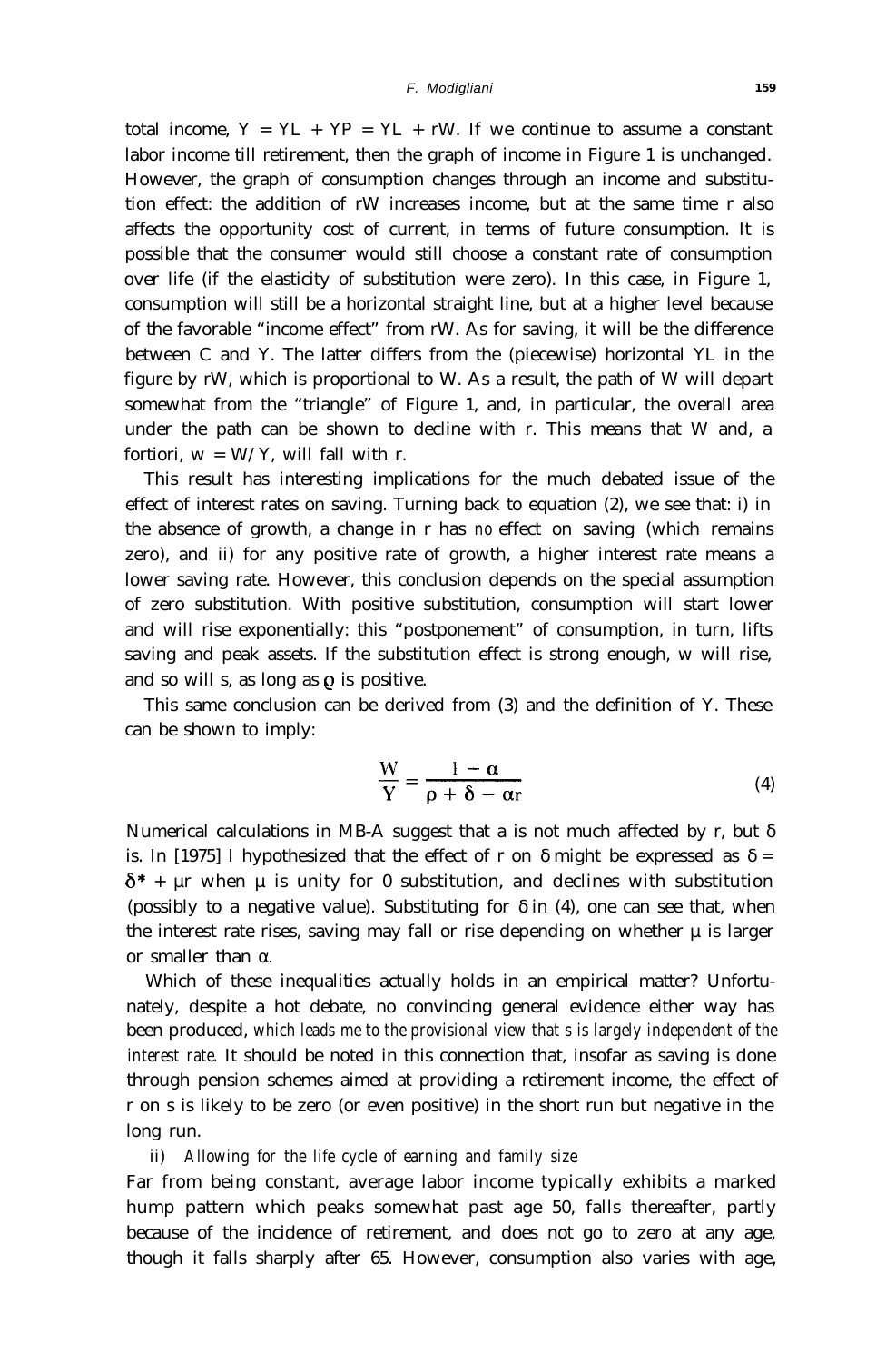largely reflecting variations in family size, as one might expect if the consumer smooths consumption *per equilavent adult* (Modigliani and Ando [1957]). Now the life cycle of family size, at least in the U.S., has a very humped shape rather similar to that of income, though with a somewhat earlier peak. As a result, one might expect, and generally finds a fairly constant rate of saving in the central age group, but lower saving or even dissaving in the very young or old. Thus, as in our Figure 1, the wealth of a given cohort tends to rise to a peak around age 60 to 65 (see, e.g., Projector [1968], King and Dicks-Mireaux [1985], Avery, et.al. [1984], Ando and Kennickell [1985] and Diamond and Hausman [1985]).

It is also worth noting that available evidence supports the LCH prediction that the amount of net worth accumulated up to any given age in relation to life resources is a decreasing function of the number of children and that saving tends to fall with the number of children present in the household and to rise with the number of children no longer present (of. Blinder, Gordon and Wise [1983], Ando and Kennickell [1985] and Hurd [1986]).

iii) *Length of working and retired Life*

One can readily drop the assumption that the length of retired life is a given constant. As is apparent from Figure 1, a longer retirement shifts forward, and raises, the peak of wealth, increasing w and the saving rate. This does not affect the validity of Propositions 2 to 6, but could invalidate 1. It is possible, in fact, that, in an economy endowed with greater productivity (and, hence, greater per capita income), households might take advantage of this by choosing to work for fewer years. This, in turn, would result in a higher national saving rate. Note, however, that this scenario need not follow. The increase in productivity raises the opportunity cost of an extra year of retirement in terms of consumables, providing an incentive to *shorter retirement.* Thus the saving rate could, in principle, be affected by per capita income, but through an unconventional, life-cycle mechanism, and, furthermore, in a direction unpredictable *a-priori.* Empirical evidence suggests that the income effect tends to predominate but is not strong enough to produce a measurable effect on the saving rate (Modigliani and Sterling [1981]).

Aside from income, any other variable that affects the length of retirement could, through this channel, affect saving. One such variable, that has received attention lately, is Social Security. Several studies have found that the availability of Social Security, and terms thereof, can encourage earlier retirement (Feldstein [1974, 1977], Munnell [1974], Boskin and Hurd [1978], Modigliani and Sterling [1983] and Diamond and Hausman [1985]). To this extent, Social Security tends to encourage saving, though this effect may be offset, and even more than fully, by the fact that it also reduces the need for private accumulation to finance a given retirement.

#### iv) *Liquidity Constraint*

Imperfections in the credit markets as well as the uncertainty of future income prospects may, to some extent, prevent households from borrowing as much as would be required to carry out the unconstrained optimum consumption plan. Such a constraint will have the general effect of postponing consump-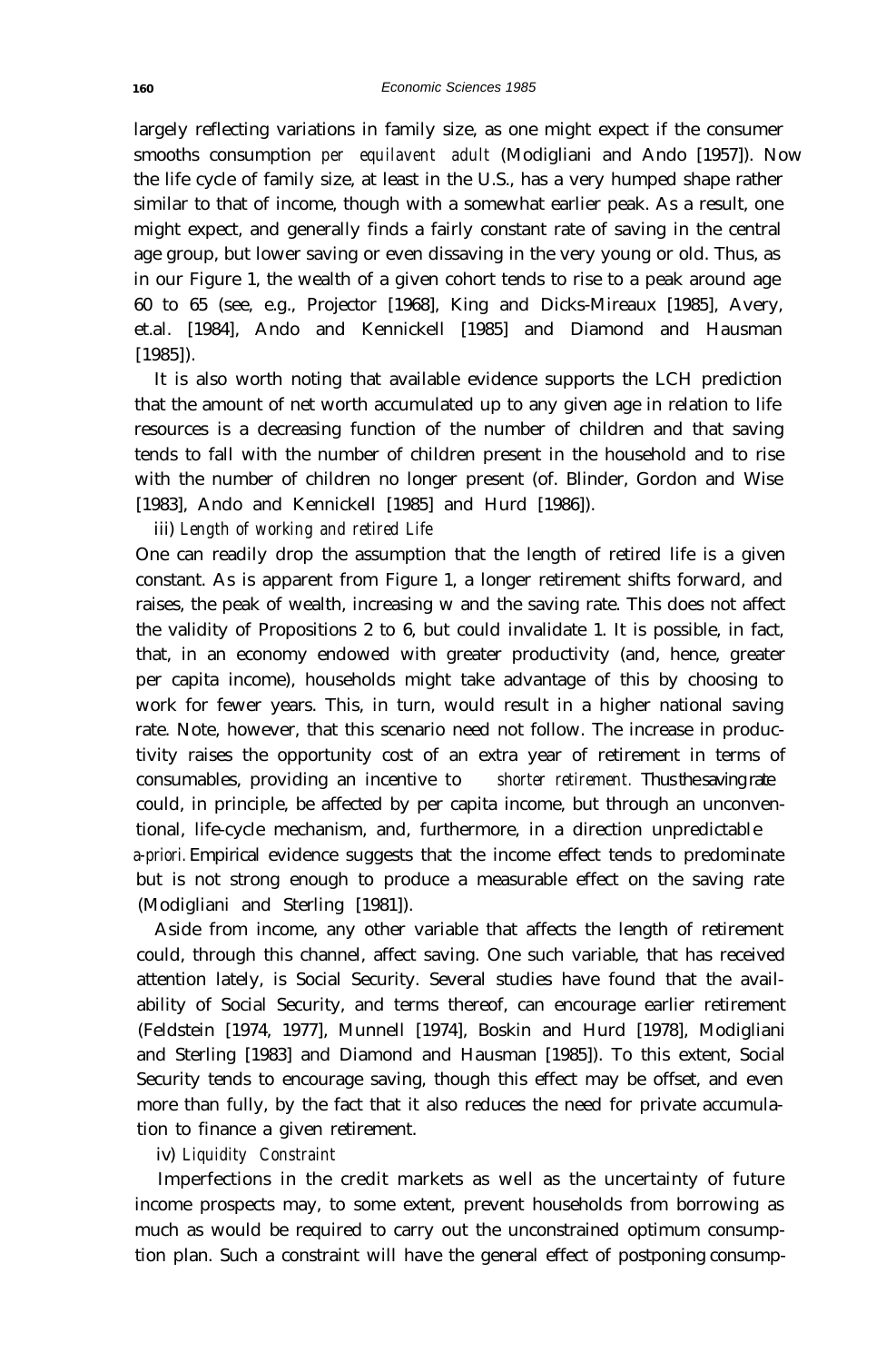tion and increase w as well as s. But, clearly, these are not essential modifications, at least with respect to the aggregate implications - on the contrary they contribute to insure that productivity growth will increase the saving rate. However, significant liquidity constraints could affect quantitatively certain specific conclusions, e.g., with respect to temporary tax changes (see 111.1).

*v) Myopia*

LCH presupposes a substantial degree of rationality and self control to make preparations for retired consumption needs. It has been suggested - most recently by Shefrin and Thaler [1985] - that households, even if concerned in principle with consumption smoothing, may be too myopic to make adequate reserves. To the extent that this criticism is valid it should affect the wealth income ratio in the direction opposite to the liquidity constraint, though the effect of transitory changes in income from any source would go in the same direction. However, such myopia is not supported empirically. The assets held at the peak of the life cycle are found to represent a substantial multiple of average income (in the order of 5, at least for the U.S.) and an even larger multiple of permanent income which, in a growing economy, is less than current income. Such a multiple appears broadly consistent with the maintenance of consumption after retirement. This inference is confirmed by recent studies which have found very little evidence of myopic saving behavior. In particular, both Kotlikoff, Spivak and Summers [1982] and Blinder and Gordon [1983, especially figure 4.1], working with data on households close to retirement, find that for most families the resources available to provide for retired consumption appear to be quite adequate to support retired consumption at a rate consistent with life resources.

*(4) The Role of Bequests and the Bequest Motive*

i) *Evidence on the Bequest Process*

The basic version of the LCH that ignores the existence of bequests has proved quite helpful in understanding and predicting many aspects of individual and aggregate behavior. However, significant bequests do exist in market (and non market) economies, as can be inferred from two sets of observations. One observation relates to the behavior of saving and assets of elderly households, especially after retirement. The basic LCH implies that, with retirement, saving should become negative, and thus assets decline at a fairly constant rate, reaching zero at death. The empirical evidence seems to reveal a very different picture: dissaving in old age appears to be at best modest (e.g., see Fisher [1950], Lydall [1955], Mirer [1979] and Ando and Kennickell [1985]). According to Mirer, the wealth-income ratio actually continues to rise in retirement. (Note, however, that his estimate is biased as a result of including education in his regression. Given the steady historical rise in educational levels, there will be a strong association between age, educational attainment, and socio-economic status *relative* to one's cohort, if one holds constant the absolute level of education. Thus, his results could merely reflect the association between bequests, wealth, and relative income discussed below.)

Most other recent analysts have found that the wealth of a given cohort tends to decline after reaching its peak in the 60-65 age range (Shorrocks [1975],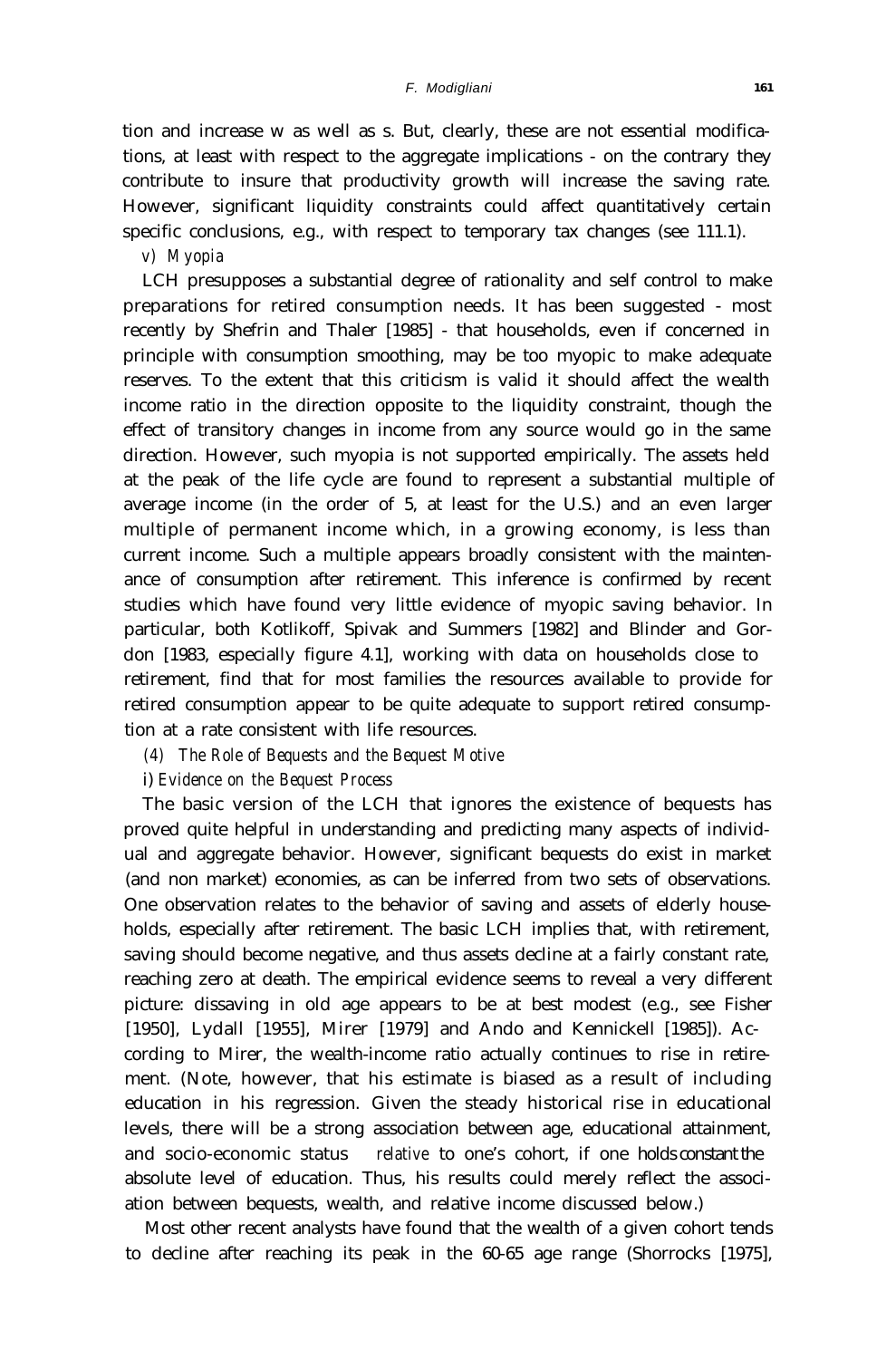King and Dicks-Mireaux [1982], Diamond and Hausman [1985], Avery, Ellhausen, Lenner and Gustavison [1984], Ando [1985]), though there are exceptions-e.g. Menchik and David [1983] discussed below. To be sure, the results depend on the concept of saving and wealth used. If one makes proper allowance for participation in pension funds, then the dissaving (or the decline in wealth) of the old tends to be more apparent, and it becomes quite pronounced if one includes an estimate of social security benefits. But, when the saving and wealth measures include only cash saving and marketable wealth, the dissaving and the decline appear weaker or even absent.

However, the latest US study by Hurd [1986] using a very large sample and relying on panel data finds that, at least for retired people, marketable wealth systematically declines, especially so if one leaves out the very illiquid asset represented by owner occupied houses.

The finding that decumulation, though present, is slow, may partly reflect the fact that survey data give an upward biased picture of the true behavior of wealth during old age, and for two reasons. First, as Shorrocks has argued [1975], one serious bias arises from the well-known positive association between longevity and (relative) income. This means that the average wealth of successively older age classes is the wealth of households with higher and higher life resources. Accordingly, the age profile of wealth is upward biased. Second, in a similar vein, Ando and Kennickell [1985] have found evidence that aged households which are poor tend to double up with younger households and disappear from the sampled population so that the wealth of those remaining independent is again an upward biased estimate of average wealth.

But even allowing for these biases, the decline in wealth - especially of the bequeathable type - is unquestionably less fast than one would expect under a pure life cycle with certain time of death.

This conclusion is confirmed by a very different set of observations coming from probate data. These data, discussed further below, confirm that there is a non negligible annual flow of bequests.

ii) How important is inherited wealth?

The next question is a factual one: just how important is the bequests process in accounting for the existing stock of wealth?

I recently [1985] reviewed a substantial body of information on inherited wealth based on direct surveys of households and on various sources of estimates on the flow of bequests. This review yields a fairly consistent picture suggesting that the proportion of existing wealth that has been inherited is around 20 percent, with a margin of something like 5 percentage points.

This conclusion has recently found support in an interesting calculation carried out by Ando and Kennickell (A&K) [1985]. Starting from estimates of national saving and allocating them by age, using the saving-age relation derived from a well-known budget study (the Bureau of Labor Statistics' Consumer Expenditure survey, 1972-73), they are able to estimate the aggregate amount of wealth accumulated through life saving by all the cohorts living in a given year. They then compare this with aggregate wealth to obtain an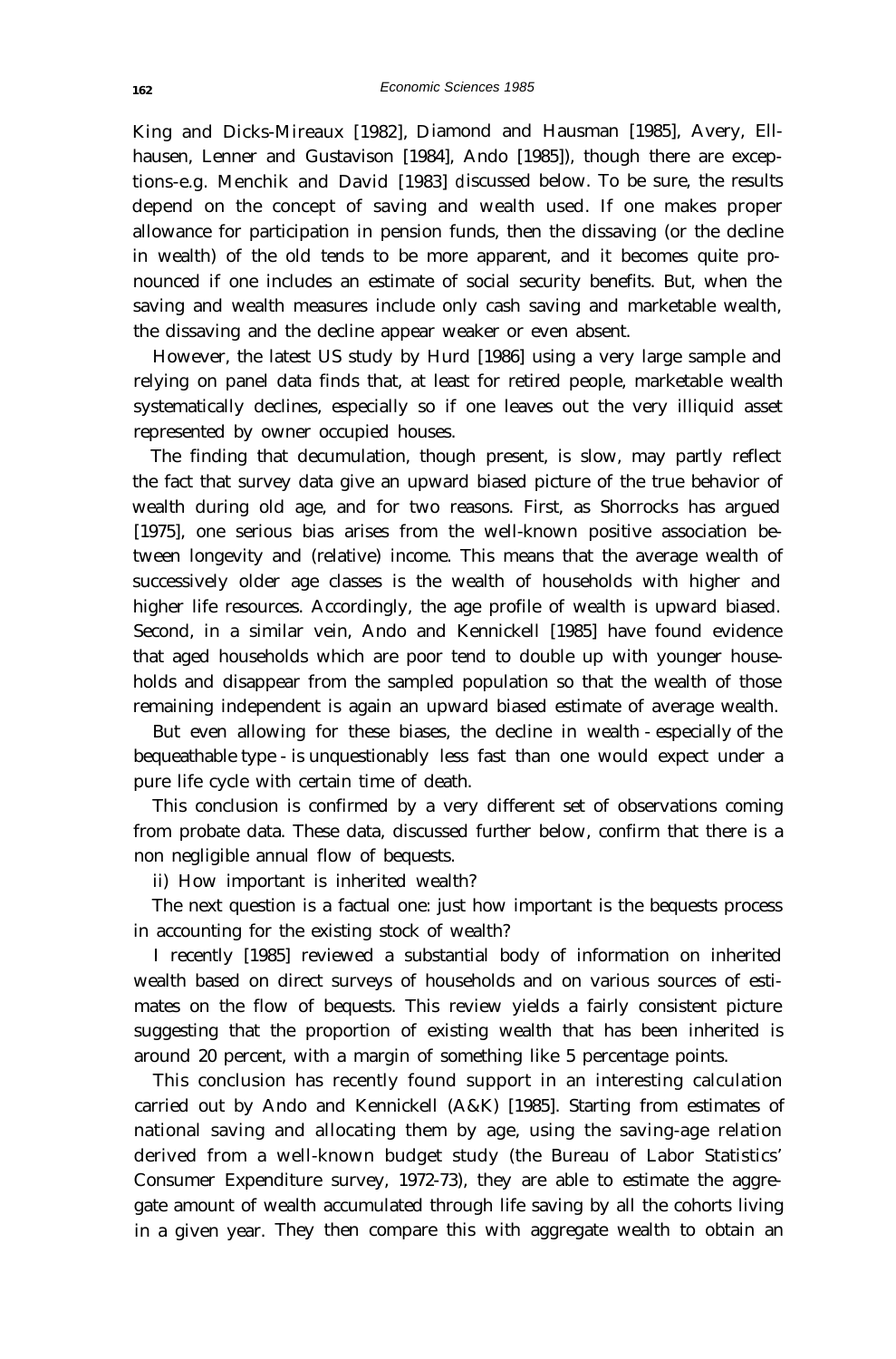estimate of the shares of wealth that are, respectively, self-accumulated and inherited.

Even though the age pattern of saving they use involves relatively little dissaving in old age, their estimate of the share of inherited wealth turns out to be rather small. For the years after 1974, it is around 25 percent, which agrees well with, and thus supports, the findings of my 1985 paper. For the years 1960 to 1973, the share they compute is somewhat larger, fluctuating between 30 and 40 percent. But this higher figure may, at least partly, reflect an upward bias in the A&K estimate of inherited wealth. The bias arises from the fact that the change in total wealth includes capital gains, while the change in the selfaccumulated portion largely excludes them. In the period before 1974, capital gains were unquestionably significantly positive, and hence self-accumulation is underestimated and the share of bequests overestimated. In the years from 1973 to 1980, depressed conditions in the stock market reduce the significance of this effect, though this is partially offset by the boom in real estate values.

These estimates are conspicuously at odds with that presented in a provocative paper of Kotlikoff and Summers [1981] (herafter K&S). They endeavour to estimate the share of bequests by two alternative methods: 1) from an estimated flow of bequests, as above, and 2) by an approach methodologically quite similar to that of Ando and Kennickell except that instead of allocating aggregate saving to households by age, they allocate labor income and consumption to individuals 18 and over by age. Through this procedure, they estimate the life cycle wealth, accumulated by every cohort present in a year. Using the first method, K&S reach an estimate of inherited wealth of over one half, while using the second - which they regard as more reliable - their estimate rises even higher, to above four-fifths.

In the 1985 paper, I have shown that the difference between all other estimates, including Ando and Kennickell, and their much higher ones can be traced i) to some explicit errors of theirs, for example, their treatment of the purchase of durable goods, and ii) to unconventional definitions, both of inherited wealth and of life cycle saving. I have shown that when one corrects the error and uses the accepted definitions, one of the K&S measures - that based on bequest flows - coincides very closely with all other estimates. Their alternative measure remains somewhat higher, but it is shown to be subject to an appreciable upward bias which could easily account for the difference.

K&S have suggested an alternative operational criterion of "importance" which should be independent of definitional differences, namely: by what percentage would aggregate wealth decline if the flow of bequests declined by 1 percent? The suggestion is sound but is very hard to implement from available observations. However, a rough measure can be provided by considering the response of the representative household confronted with a larger bequest, but subject to the steady state conditions that he must, in turn, increase his bequest by even more (by a factor equal to the rate of growth of the economy times the average gap between inheriting and bequeathing). He may be better or worse off as a result. If we suppose that he is neither, then one shows that the "importance" of bequests is measured by total bequests received by those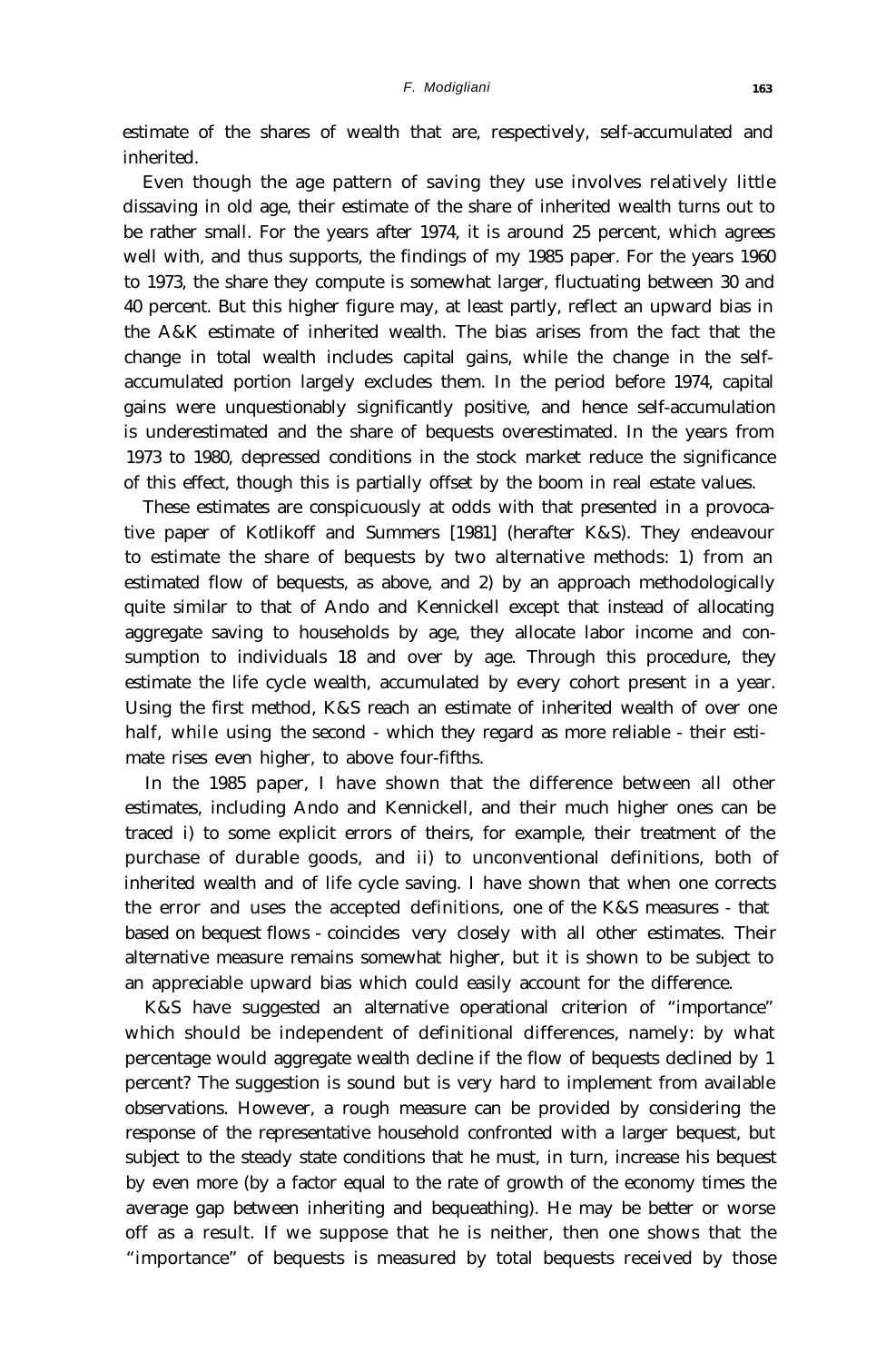currently living - capitalized from date of receipt to the present - divided by total wealth. This happens to be the measure of the "share of bequests" advocated by K&S. But in reality, for realistic values of the return on wealth and of the growth of the economy one finds that the representative consumer can be expected to be notably better off. Under these conditions one finds that the relevant measure of importance is much closer to the standard measure of share (i.e., not capitalized) than to the K&S measure. Since the shares can be placed at below l/4, one can conclude that, for the US, a 10 percent decrease in the flow of bequests would be unlikely to decrease wealth by more than 2.5 percent, and could well have an even smaller effect.

The only other country for which one can find some information seems to be the United Kingdom. The share of inherited wealth there appears to be, again, close to l/5.

But how can one possibly reconcile the fact that the decumulation of wealth after retirement occurs rather slowly with the assertion that the share of inherited wealth is no more than 25 percent? Actually, this apparent puzzle can be readily clarified by means of two considerations. The first is to remember that one of the several ways by which we reached the above figure for the share relies precisely on estimating the flow of bequests from the observed holding of wealth by age: so, by construction, there cannot be any contradiction between the two observations.

The second and more fundamental substantive consideration is that, from the fact that bequeathed wealth is not much lower than the peak accumulation, one cannot conclude that most of the wealth ever accumulated is finally bequeathed. To see this, one need only realize that if one fixes the path of wealth from peak, around age 65, to death, there are still an infinity of possible paths from, say, age 20 to 65, and each of these paths implies a different amount of aggregate wealth. The quicker the average path approaches the peak value, the larger will be the wealth and hence the life cycle component. It can be shown that the observed path of wealth implies a much larger aggregate wealth than would correspond to the path chosen by a consumer scheduling to accumulate the observed average terminal amount of wealth while insuring for himself the highest feasible (constant growth) consumption path.

iii) *Sources of Bequesthed Wealth: the Precautionary Motive*

What accounts for the observed flow of bequests? One can distinguish two main motives which may also interact. The first is the precautionary motive arising from the uncertainty of the time of death. Indeed, in view of the practical impossibility of having negative net worth, people tend to die with some wealth, unless they can manage to put all their retirement reserves into life annuities. However, it is a well known fact that annuity contracts, other than in the form of group insurance through pension systems, are extremely rare. Why this should be so is a subject of considerable current interest and debate (see, e.g., Friedman and Warshawsky [1985a and b]). Undoubtedly, "adverse selection", causing an unfavorable payout, and the fact that some utility may be derived from bequests (Masson [1984]) - see below - are an important part of the answer. In the absence of annuities, the wealth left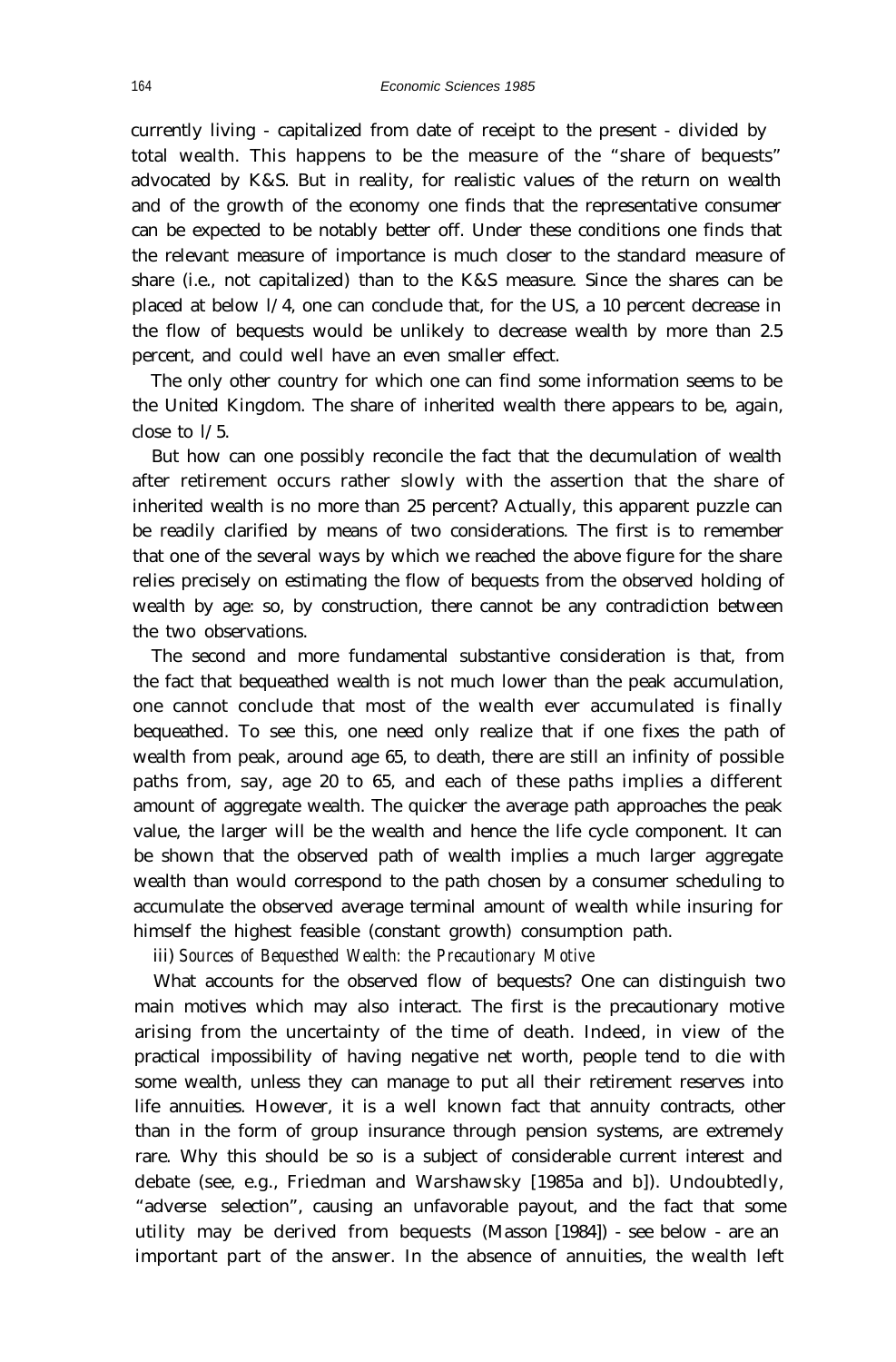behind will reflect risk aversion and the cost of running out of wealth (besides the utility of bequests).

This point has been elaborated in particular by Davies [1981] (see also Hubbard [1984]) who has shown that, for plausible parameters of the utility function including a low intertemporal elasticity of substitution, the extent to which uncertainty of life depresses the propensity to consume increases with age. As a result "uncertain life time could provide the major element in a complete explanation of the slow decumulation of the retired" (relative to what would be implied by a standard LCH model).

Bequests originating from the precautionary motive lit quite naturally in the LCH framework since they are determined by the utility of consumption and furthermore the surviving wealth must tend, on the average, to be proportional to life resources.

iv) *The Bequest Motive in the LCH*

The second source of inherited wealth is the bequest motive. Contrary to a common perception, there is no intrinsic inconsistency between a significant amount of bequests induced by a bequest motive and the LCH view of the world - in particular, implications 1 to 5.

First, it is obvious that no inconsistency arises if planned bequests are, on average, proportional to life resources. However, this possibility is uninteresting. The most casual observation suggests that the planning and leaving of bequests is concentrated in the upper strata of the distribution of life resources, by which we now mean the sum of (discounted) life-time labor income and bequests received. This observation suggests the following hypothesis, first proposed in MB-A (pp. 173-4):

BI. The share of its resources that a household earmarks, on the average, for bequests is a (non-decreasing) stable function of the size of its life resource *relative* to the average level of resources of its age cohort.

We might expect the share to be close to zero until we reach the top percentiles of the distribution of resources, and then to rise rapidly with income.

One can readily demonstrate (cf. Modigliani [1975]), that this assumption assures that Propositions 1 to 5 will continue to hold at least as long as:

BII. The frequency distribution of the ratio of life resources to mean life resources for each age group is also stable in time.

Indeed, under these conditions, if income is constant, wealth will also tend to be constant and, therefore, saving to be zero, even in the presence of bequests. To see this, note first that BI insures that bequests left (BL) are a fraction, say y, of life resources, 9, BL =  $\gamma(\dot{Y}+BR)$ , where BR is bequests received. BII in turn insures that y is constant in time (and presumably less than one). Next, note that life savings, LS, is given by:

$$
LS = BL - BR = \gamma \hat{Y} - (1-\gamma)BR \tag{5}
$$

Thus, LS increases with Y and decreases with BR, and is zero if BR =  $\left[\gamma/(1-\gamma)\right]$  $\gamma$ )] $\hat{Y}$ . But this last condition must hold in long run-equilibrium since, if BR is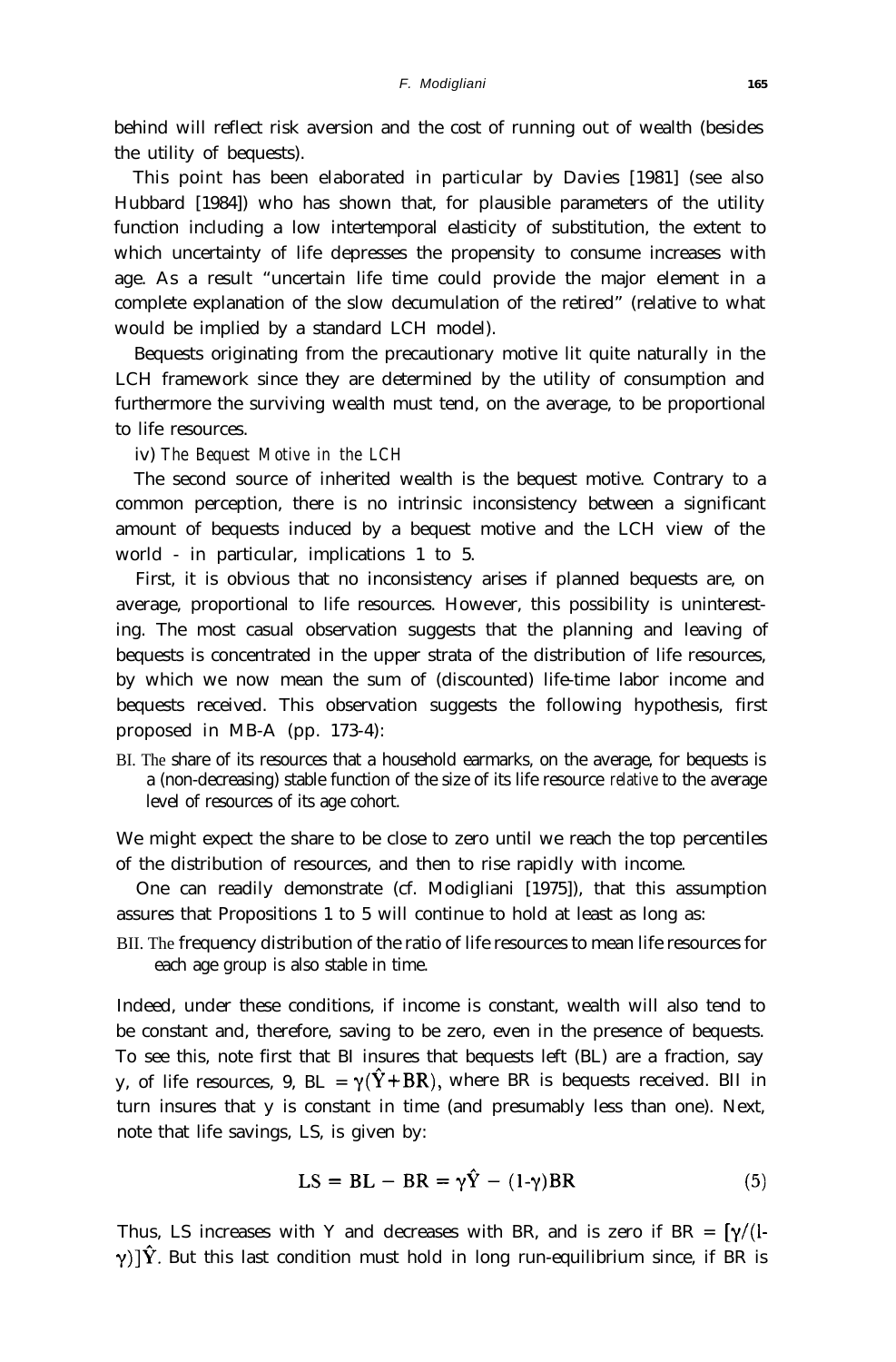smaller, then there will be positive saving which will increase BR, and reduce LS toward zero; and vice versa if BR is larger.

This generalization of the basic model has a number of implications, a few of which may be noted here.

- i) The age patterns of Figure 1 for a stationary society are modified, as bequests raise the average wealth path by a constant, equal to BR, beginning at the age at which bequests are received. The new path remains parallel to the old so that at death it has height BL = BR.
- ii) If labor income is growing at some constant rate, then average BR will tend to grow at this same rate and so will BL, but BL will exceed BR by a factor , where T is the average age gap between donor and recipient. Thus, with positive growth, and then only, the existence of bequests involves lifesaving, on top of hump-saving. Alternatively, bequests result in a higher wealth-income ratio, depending on  $\gamma$ , and, hence, a higher saving ratio, to an extent that is proportional to  $\rho$ .
- iii) The share of life resources left as bequests could be an increasing function of the household's resources *relative* to the resources of his cohort. This, in turn, implies that at any age, the saving-income and wealth-income ratio for individual families could be an increasing function of *relative* (not absolute) income.

This last proposition, which is clearly inconsistent with PIH, is supported by a good deal of empirical evidence, from Brady and Friedman [1947] to Mayer [1972]. As for the first part of iii), and the underlying assumption BI, it receives strong support from a recent test by Menchik and David [1983]. In this imaginative contribution, the authors have assembled, from probate records, a large body of data on individual bequests which they have matched with income data from tax returns. Their sample covers persons born since 1880 (including a few before) and deceased between 1947 and 1978. They find striking evidence that a) bequests depend on the position of the household's life resources in the distribution of life resources of *its cohort,* b) that they are small for people whose estimated life resources fall below the 80th percentile in that distribution, but that c) beyond the 80th percentile, they rise rapidly with (permanent) income.

*v) The Quantitative Importance of the Bequest Motive*

It would be interesting to have some idea of how important is the role of the pure bequest motive - as distinguished from the precautionary one - in the accumulation of wealth. It should be apparent, in fact, that if one could conclude that it accounts for a very large fraction of total wealth, then the LCH and hump saving would lose considerable interest as an explanation of private accumulation. Unfortunately, at present, we know very little on this score and it is not even clear that we will even be able to acquire reliable knowledge. There is nonetheless a certain amount of evidence suggesting that the true bequest motive affects a rather small number of households mostly located in the highest income and wealth brackets.

The best known evidence is that coming from surveys conducted in the 1960s. In a 1962 survey (Projector and Weiss [1964]), only 3 percent of the respondents gave as a reason for saving, "To provide an estate for the family".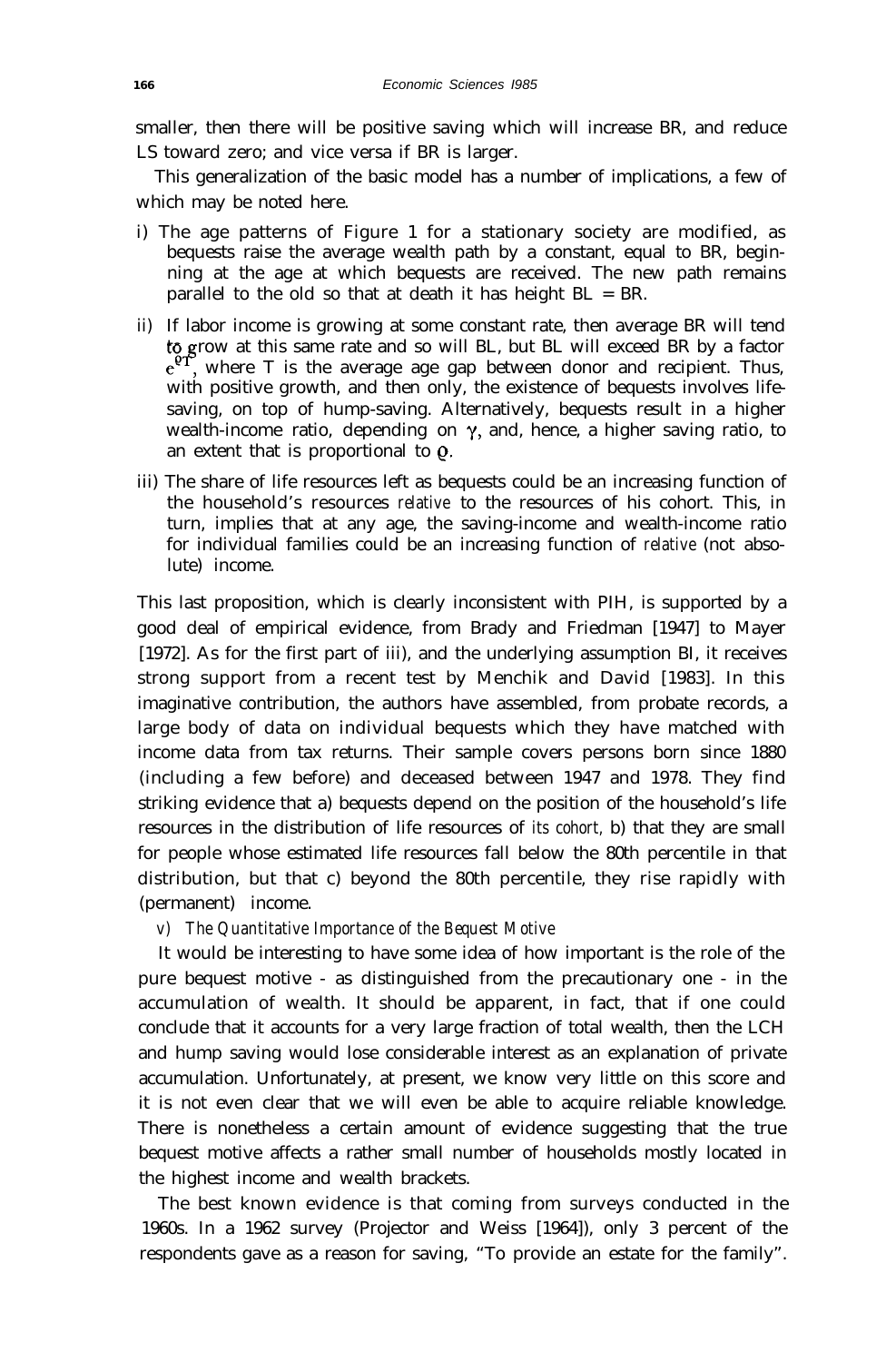However, the proportion rises with wealth, reaching  $1/3$  for the top class  $(1/2)$ million 1963 dollars and over). Similar, though somewhat less extreme, results are reported for a Brookings study (Barlow, et.al. [1966]). Thus, the bequest motive seems to be limited to the highest economic classes.

This hypothesis is supported by the finding of Menchik and David that for (and only for) the top 20 percent, bequests rise proportionately faster than total resources, something which presumably cannot be explained by the precautionary motive. Actually, another very recent study (Hurd [1986]), yields results which are even more negative about the importance of bequests. It starts from the reasonable hypothesis that if the true bequest motive is an important source of terminal wealth, then retired households with living children should have more wealth and should save more (dissave less) than childless ones. It is found that in fact those with children have less wealth and, by and large, *dissave* the same fraction of wealth. The first result, as pointed out earlier, is fully consistent with the standard no-bequest LCH, because of the "cost" of children; but for this reason the rest may be biased. But the second result is indeed hard to reconcile with a significant bequest motive.

Considering that the overall share of inherited wealth can be placed below l/5, we seem safe in concluding that the overwhelming proportion of wealth existing at a point in time is the result of life cycle accumulation, including in it a portion reflecting the bequest arising from the precautionary motive.

Aside from this quantitative evaluation, it is important to note that the model generalized to allow for bequests of all sources still satisfies Propositions (1) to (5). On the other hand, Proposition 6 must be generalized to allow for several forces, discussed in this section, that could affect the equilibrium wealth income ratio. These include the age structure not accounted for by steady-state population growth, rate of return on wealth, household access to credit, as well as the strength of the bequest motive. Another potentially important variable is Social Security, though its systematic effect on saving has so far proven elusive, a failure not convincingly accounted for by its having two offsetting effects on private saving (cf. section 11.3, iii, above). Pursuing the above implications opens up a vast area of research that so far has been barely scratched.

## III. *Policy Implications*

Limitations of space make it impossible to pursue a systematic analysis of policy issues for which the LCH has implications that are significantly different from those derivable by the standard Keynesian consumption function or refinements thereof. I will, however, list some of the major areas of applications with a brief statement of the LCH implications:

1. Short run stabilization policy

i) *The monetary mechanism:* The fact that wealth enters importantly in the short run consumption function means that monetary policy can affect aggregate demand not only through the traditional channel of investment but also through the market value of assets and consumption. (See Modigliani [19711).

ii) *Transitory income taxes:* Attempts at restraining (or stimulating) demand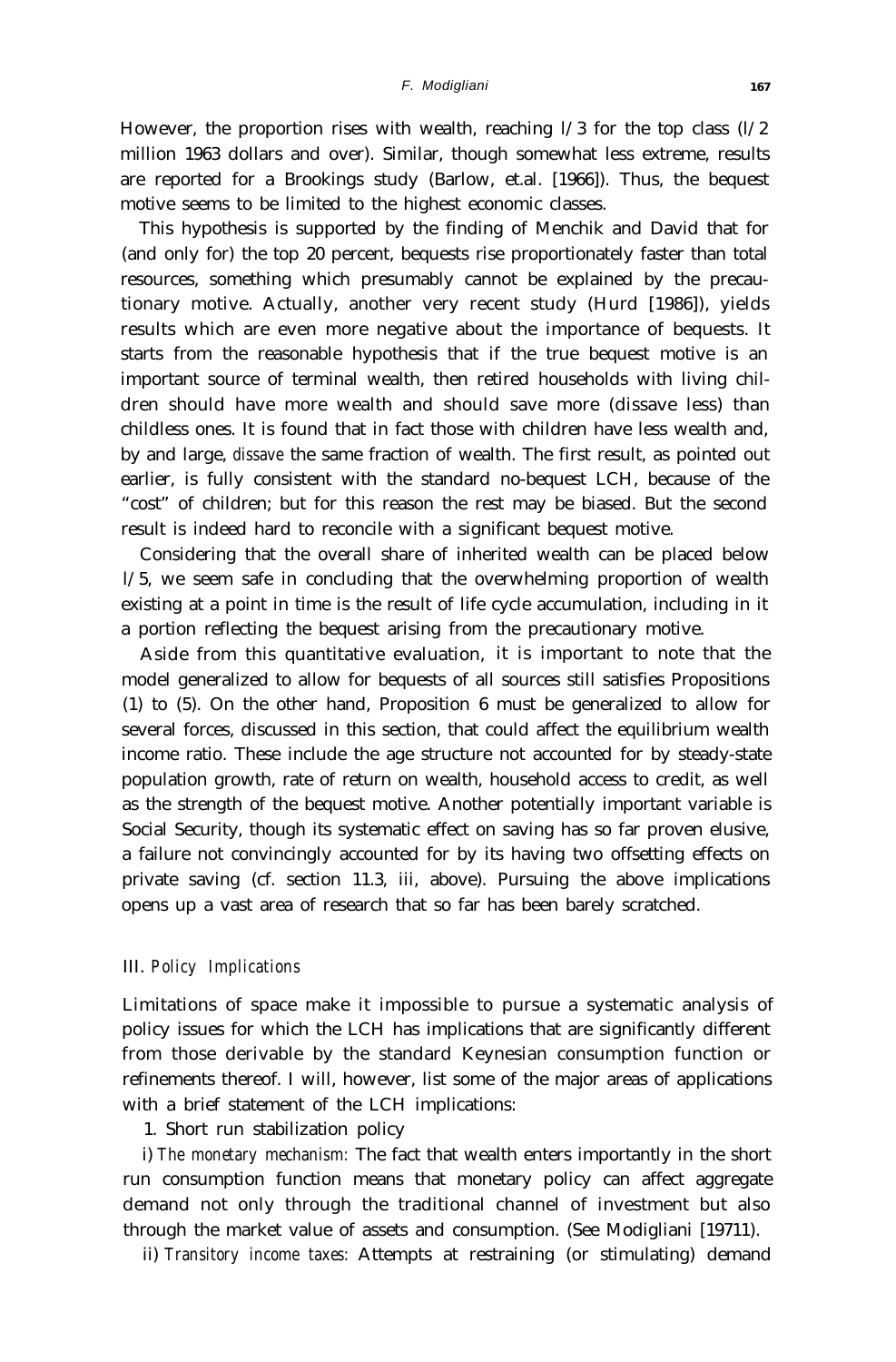through transitory income taxes (or rebates) can be expected to have small effects on consumption and to lower (raise) saving because consumption depends on life resources which are little affected by a transitory tax change (empirically supported). (See the literature cited in Modigliani and Steindel [1971] and Modigliani and Sterling [1985].

2. Long run propositions

i) *Consumption Taxes:* A progressive tax on consumption is more equitable than one on current income because it more nearly taxes permanent income (quite apart from its incentive effects on saving.)

ii) *Short and long run effects of deficit financing:* Expenditures financed by deficit tends to be paid by future generations; those financed by taxes are paid by the current generation. The conclusion rests on the proposition that private saving, being controlled by life cycle considerations, should be (nearly) independent of the government budget stance (Modigliani and Sterling [1985]), and therefore private wealth should be independent of the national debt (Modigliani [1984].) It follows that the national debt tends to crowd out an equal amount of private capital at a social cost equal to the return on the lost capital (which is also approximately equal to the government interest bill).

This conclusion stands in sharp contrast to that advocated by the so called Ricardian Equivalence Proposition (Barro [1974]) which holds that whenever the government runs a deficit, the private sector will save more in order to offset the unfavorable effect of the deficit on future generations.

Of course, to the extent that the government deficit is used to finance productive investments, then future generations also receive the benefit of the expenditure, and letting them pay for it through deficit financing may be consistent with intergenerational equity.

In an open economy, the investment crowding out effect may be attenuated through the inflow of foreign capital, attracted by the higher interest that results from the smaller availability of investable funds. However, the burden on future generations is roughly unchanged because of the interest to be paid on the foreign debt.

Finally if there is slack in the economy, debt financed government expenditures may not crowd out investment, at least if accompanied by an accommodating monetary policy, but may, instead, raise income and saving. In this case, the deficit is beneficial, as was held by the early Keynesians; however, the debt will have a crowding out effect once the economy returns to full employment. LCH suggests that to avoid this outcome, a good case can be made for a so-called cyclically balanced budget.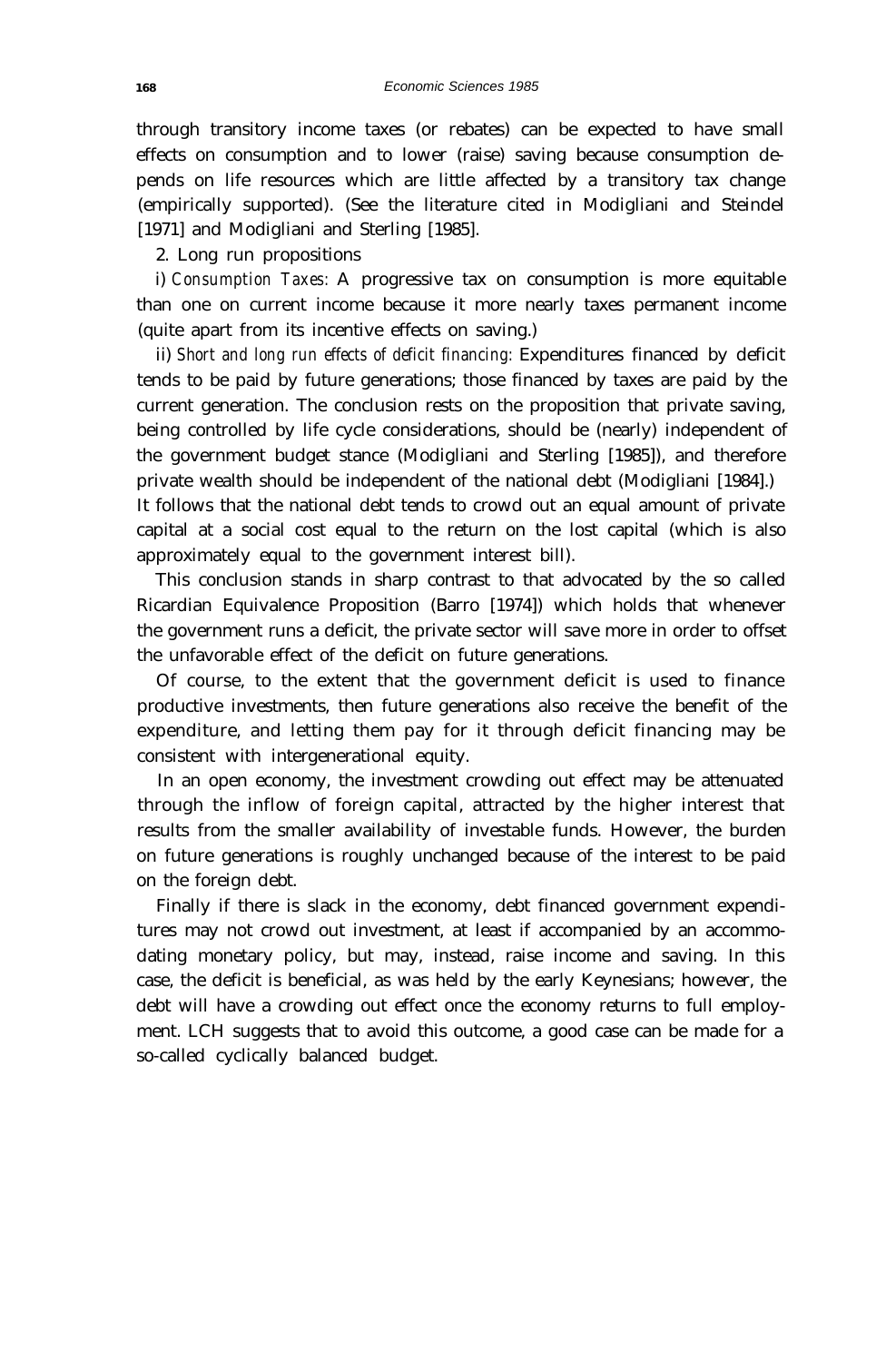#### REFERENCES

- Ando, A., "The Savings of Japanese Households: A Micro Study Based on Data from the National Survey of Family Income and Expenditure, 1974 and 1979," Economic Planning Agency, Government of Japan, 1985.
- -, E.G. Brown, J. Kareken and R.M. Solow, "Lags in Fiscal and Monetary Policy" in *Stabilization Policies*, prepared for the Commission on Money and Credit, Prentice Hall, 1963.
- and A. Kennickell, "How Much (or Little) Life Cycle is There in Micro Data? Cases of U.S. and Japan", paper presented at Istituto Bancario San Paolo di Torino Conference to Honor Franco Modigliani, in Martha's Vineyard, Massachusetts, September 19-21, 1985. Conference proceedings forthcoming.
- Ackley, G. "The Wealth-Saving Relationship," *Journal of Political Economy ,* April 1951.
- Avery, R.B., G.E. Elliehausen, G.B. Canner and T.A. Gustafson, "Survey of Consumer Finances, 1983: A Second Report," *Federal Reserve Bulletin, 70,* 1984.
- Barlow, R., H.E. Brazer and J.N. Morgan, *Economic Behavior of the Affluent,* Washington: The Brookings Institute, 1966.
- Barro, R.J., "Are Government Bonds Net Wealth?" *Journal of Political Economy, 82,* 1974.
- Bentzel, R., "Nagra Synpunkter pa Sparandets Dynamik, *"* in *Festskrift Tillagnad Halvar Sundberg* (Uppsala Universitetes Arsskrift 1959: 9) Uppsala, 1959.
- Blinder, A., R. Gordon and D. Wise, "Social Security, Bequests and the Life Cycle Theory of Saving: Cross-sectional Tests, " in F. Modigliani and R. Hemming, eds., *The Determinants of National Saving and Wealth,* St. Martins Press, New York, 1983, pp. 89-122.
- Boskin, M. and M. Hurd, "The Effect of Social Security on Early Retirement, *Journal of Public Economics, IO,* 1978
- Brady, D.S. and R.D. Friedman, "Savings and the Income Distribution," *Studies in Income and Wealth ,* 9, National Bureau of Economic Research, New York, 1947.
- Brown, T.M., "Habit Persistence and Lags in Consumer Behavior," *Econometrica, 20,* 1952.
- Davies, J.B., "Uncertain Lifetime, Consumption, and Dissaving in Retirement," *Journal of Political Economy, 89,* 1981.
- Diamond, P.A. and J.A. Hausman, "Individual Retirement and Savings Behavior," *Journal of Public Economics, 23,* 1985.
- Duesenberry, James *S, Income, Saving and the Theory of Consumer Behaviour,* Harvard University Press, Cambridge, 1949.
- Feldstein, M., "Social Security, Induced Retirement, and Aggregate Accumulation," *Journal of Political Economy, 82,* 1974.
- -, "Social Security and Private Savings: International Evidence in an Extended Life-Cycle Model," in M. Feldstein and R. Inman, eds., *The Economics of Public Services,* Macmillan, London, 1977.
- Fisher, F. and R. Brown, "Negro-white savings differentials and the Modigliani-Brumberg hypothesis," *Review of Economics and Statistics,* February 1958.
- Fisher, *I., The Theory of lnterest,* Macmillan, New York, 1930.
- Fisher, J., "The Economics of an Aging Population, A Study in Income, Spending and Savings Patterns of Consumer Units in Different Age Groups, 1935-36, 1945 and 1949," Unpublished dissertation, Columbia University, New York, 1950.
- Friedman, Benjamin M. and Mark Warshawsky, "The Cost of Annuities: Implications for Saving Behavior and Bequests", National Bureau of Economic Research Working Paper #1682, August 1985.
	- and -, "Annuity Prices and Saving Behavior in the United States", National Bureau of Economic Research Working Paper #1683, June 1985.
- Friedman, M., *A Theory of the Consumption Function,* Princeton University Press, Princeton, 1957.
- Goldsmith, R.W., *A Study of Saving in the United States,* Princeton University Press, Princeton, 1956.
- Hamburger, W., "Consumption and Wealth," Unpublished dissertation, University of Chicago, Chicago, 1951.

Harrod, R.F., *Towards a Dynamic Economics,* London, 1948.

Houthakker, H.S., "An International Comparison of Personal Saving *," Bulletin of the International Statistical Institute, 38,* 1961.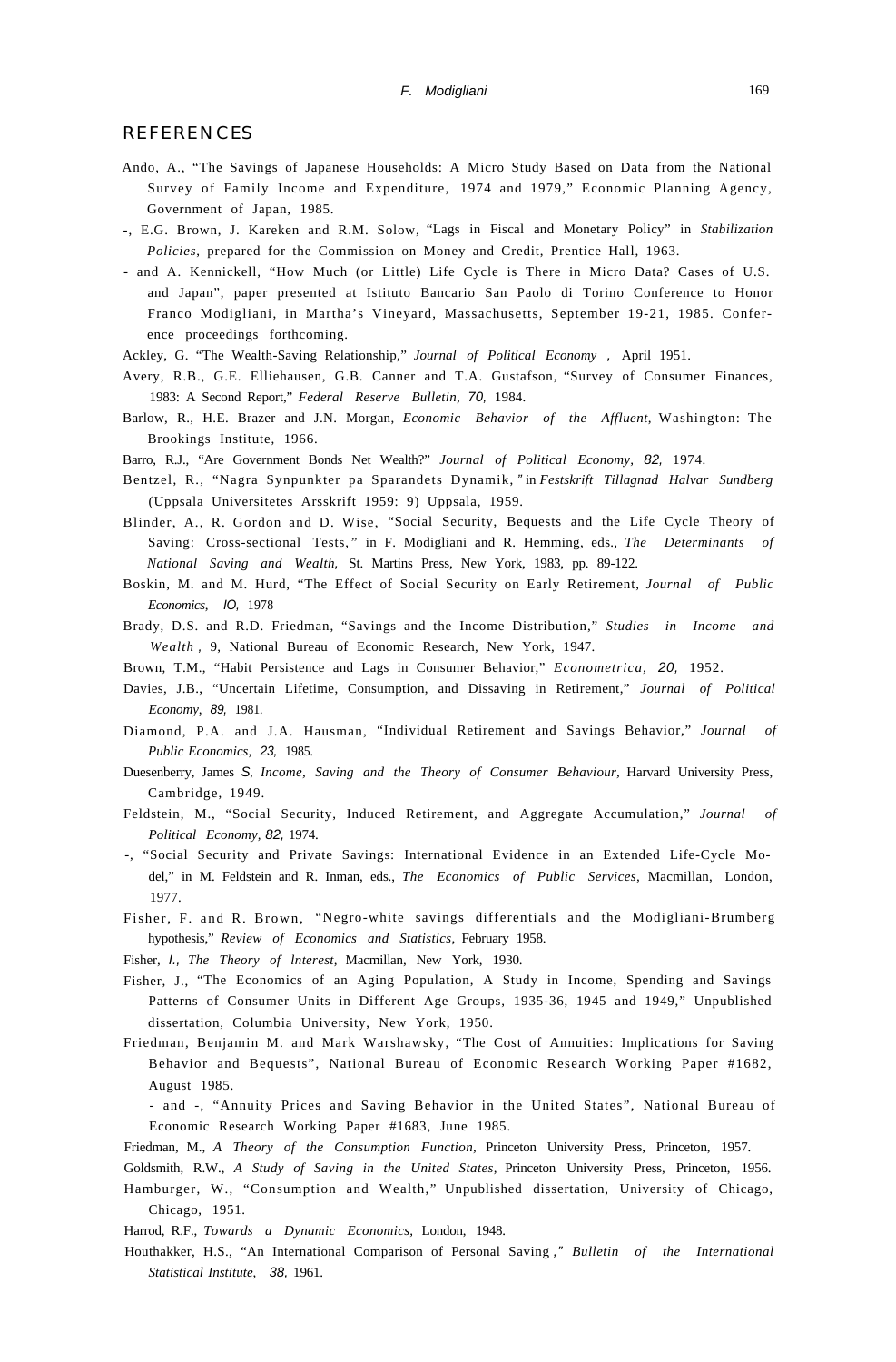- -, "On Some Determinants of Saving in Developed and Underdeveloped Countries," in *Problems in Economic Development,* E.A.G. Robinson, ed., Macmillan, London, 1965.
- Hubbard, R. Glenn, "'Precautionary' Saving Revisited: Social Security, Individual Welfare, and the Capital Stock", National Bureau of Economic Research Working Paper #1430, August 1984.
- Hurd, Michael D., "Savings and Bequests", National Bureau of Economic Research Working Paper #1826, January 1986.
- Keynes, J.M., *General Theory of Employment, Interest and Money,* Harcourt, Brace, New York, 1936.
- Kennickell, A., "An Investigation of Life Cycle Savings Behavior in the United States", Unpublished dissertation, University of Pennsylvania, Philadelphia, 1984.
- King, M.A. and L-D. L. Dicks-Mireaux, "Asset Holdings and the Life-Cycle," *Economic Journal, 92,* 1982.
- Kotlikoff, L.J., A. Spivak and L. Summers, "The Adequacy of Savings," *American Economic Review,* 72, 1982.
- and L. Summers, "The Role of Intergenerational Transfers in Aggregate Capital Accumulation," *Journal of Political Economy, 89,* 1981.
- Kuznets, *S., National Income: A Summary of Findings,* National Bureau of Economic Research, New York, 1946.
- Leff, N., "Dependency Rates and Saving Rates, *" American Economic Review, 59,* 1969.
- Lydall, H., "The Life Cycle in Income, Saving and Asset Ownership," *Econometrica, 23,* 1955.
- Masson, Andre, "A Cohort analysis of wealth-age profiles generated by a simulation model in France (1949-1975)," *Economic Journal,* 96, 1986, March.
- Mayer, T., *Permanent Income, Wealth and Consumption,* University of California Press, 1972.
- Menchik, P.L. and David, M., "Income Distribution, Lifetime Savings, and Bequests," *America n Economic Review, 73,* 1983.
- Mirer, T.W., "The Wealth-Age Relationship among the Aged, *" American Economic Review, 69,* 1979.
- Modigliani, F., "Fluctuations in the Saving-Income Ratio: A Problem in Economic Forecasting," *Studies in Income and Wealth,* 11, National Bureau of Economic Research, New York, 1949.
- -, "Monetary Policy and Consumption: Linkages via Interest Rate and Wealth Effects in the FMP Model," in *Consumer Spending and Monetary Policy: The Linkages,* Conference Series No. 5, Federal Reserve Bank of Boston, Boston, 197 1.
- -, "The Life Cycle Hypothesis of Saving Twenty Years Later, " in M. Parkin, ed., *Contemporary Issues in Economics,* Manchester University Press, 1975.
- -, "The Economics of Public Deficits," paper presented at Conference in memory of Abba Lerner, Tel Aviv University, Israel, May 28-31, 1984. Proceedings forthcoming.
- -, "Measuring the Contribution of Intergenerational Transfers to Total Wealth: Conceptual Issues and Empirical Findings," paper presented at Modeling the Accumulation and Distribution of Personal Wealth seminar, Paris, France, September 10-11, 1985. Proceedings forthcoming.
- , and A. Ando, "Tests of the Life Cycle Hypothesis of Savings: Comments. -, and Suggestions," *Bulletin of the Oxford University Institute of Statistics, 1957.*
- *-* and -, "The 'Permanent Income' and the 'Life Cycle' Hypothesis of Saving Behavior: Comparison and Tests" in *Consumption and Saving,* Vol. 2, Wharton School of Finance and Commerce, University of Pennsylvania, 1960.
- and -, "The 'Life Cycle' Hypothesis of Saving: Aggregate Implications and Tests," *American Economic Review, 53, 1963.*
- *-* and R. Brumberg, "Utility Analysis and the Consumption Function: An Interpretation of Cross-Section Data," in K. Kurihara, ed., *Post Keynesian Economics,* Rutgers University Press, New Brunswick, 1954.
- and -, "Utility Analysis and Aggregate Consumption Functions: An Attempt at Integration," in A. Abel, ed., *Collected Papers of France Modigliani,* Vol. 2, MIT Press, Cambridge, 1979.
- -, A. Mason and A. Sterling, "Effect of Fiscal Policy on Saving: Evidence from an International Cross-Section," paper in progress.
- and C. Steindel, "Is a Tax Rebate an Effective Tool for Stabilization Policy?" *Brookings Pagers on Economics Activity,* 1977: 1.